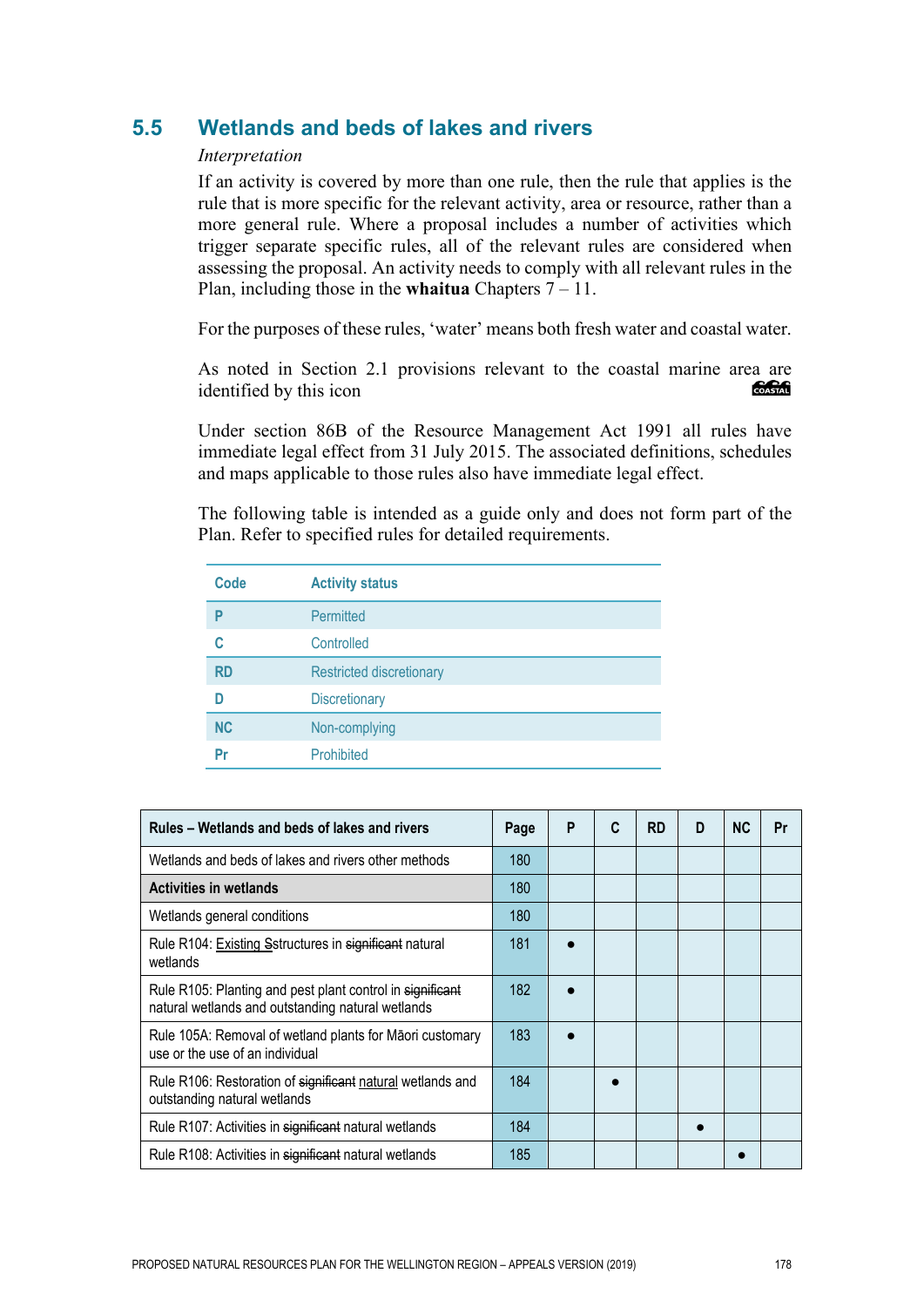| Rules - Wetlands and beds of lakes and rivers                                                                                                                                                               |     | P | $\mathbf c$ | <b>RD</b> | D | <b>NC</b> | Pr |
|-------------------------------------------------------------------------------------------------------------------------------------------------------------------------------------------------------------|-----|---|-------------|-----------|---|-----------|----|
| Rule R109: Activities in outstanding natural wetlands                                                                                                                                                       |     |   |             |           |   |           |    |
| Rule R110: Activities in outstanding natural wetlands                                                                                                                                                       |     |   |             |           |   | $\bullet$ |    |
| Rule R111: Reclamation or drainage of outstanding natural<br>wetlands                                                                                                                                       |     |   |             |           |   |           |    |
| Uses of beds of lakes and rivers                                                                                                                                                                            | 187 |   |             |           |   |           |    |
| Uses of beds of lakes and rivers general conditions                                                                                                                                                         | 187 |   |             |           |   |           |    |
| Rule R112: Maintenance, repair, replacement, upgrade or<br>use of existing structures (excluding the Barrage Gates)                                                                                         | 189 |   |             |           |   |           |    |
| Rule R112A Maintenance of function of structures                                                                                                                                                            |     |   |             |           |   |           |    |
| Rule R113: Diversion of flood water by existing structures                                                                                                                                                  | 190 |   |             |           |   |           |    |
| Rule R114: River crossing structures                                                                                                                                                                        | 191 |   |             |           |   |           |    |
| Rule R115: Culverts and ancillary culvert structures                                                                                                                                                        | 192 |   |             |           |   |           |    |
| Rule R116: Establishing a dam- permitted activity                                                                                                                                                           | 193 |   |             |           |   |           |    |
| Rule R117: New structures                                                                                                                                                                                   | 194 |   |             |           |   |           |    |
| Rule R125: Structures within a site identified in Schedule C<br>(mana whenua)                                                                                                                               | 196 |   |             |           |   |           |    |
| Rule R118: Removing or demolishing structures                                                                                                                                                               |     |   |             |           |   |           |    |
| Rule R119: Clearance or removal of flood debris and<br>beach recontouring                                                                                                                                   | 197 |   |             |           |   |           |    |
| Rule R120: Minor sand and gravel extraction                                                                                                                                                                 | 198 |   |             |           |   |           |    |
| Rule R129A: Gravel extraction for flood protection<br>purposes or erosion mitigation inside sites of significance                                                                                           | 199 |   |             |           |   |           |    |
| Rule R121: Maintenance of drains and highly modified<br>rivers or streams within an individual property                                                                                                     | 200 |   |             |           |   |           |    |
| Rule R121A: Removal of aquatic vegetation and/or<br>accumulated sediment from the bed of a highly modified<br>rivers or stream or stream used to convey stormwater in an<br>urban area by a local authority | 200 |   |             |           |   |           |    |
| Rule R121B: Removal of aquatic vegetation and/or<br>accumulated sediment from the bed of a highly modified<br>rivers or stream or stream used to convey stormwater in an<br>urban area by a local authority | 200 |   |             |           |   |           |    |
| Rule R122: Removing vegetation from the bed of any river<br>or lake                                                                                                                                         | 202 |   |             |           |   |           |    |
| Rule R123: Planting                                                                                                                                                                                         |     |   |             |           |   |           |    |
| Rule R124: Entry or passage over bed (excluding livestock<br>access)                                                                                                                                        | 204 |   |             |           |   |           |    |
| Reclamation and placement of a dam                                                                                                                                                                          |     |   |             |           |   |           |    |
| Rule R126: Placement of a dam in an outstanding water<br>body                                                                                                                                               |     |   |             |           |   |           |    |
| Rule R127: Reclamation of the bed of a river or lake inside<br>a site identified in Schedule A1 (outstanding rivers),<br>Schedule A2 (outstanding lakes) or Schedule C (mana<br>whenua)                     |     |   |             |           |   |           |    |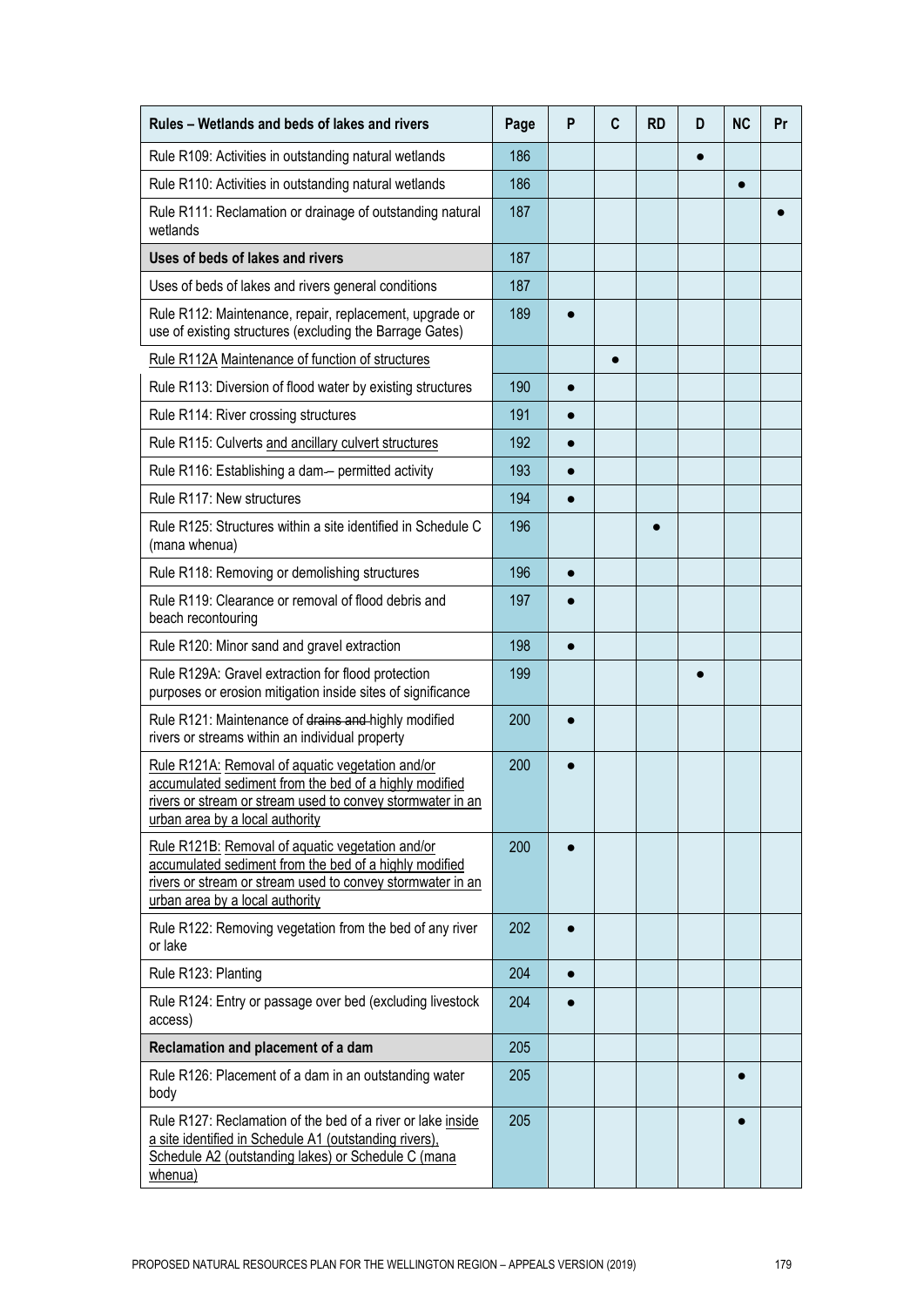| Rules – Wetlands and beds of lakes and rivers                                                                                                                                                                    |     | P | C | <b>RD</b> | D | <b>NC</b> | Pr |
|------------------------------------------------------------------------------------------------------------------------------------------------------------------------------------------------------------------|-----|---|---|-----------|---|-----------|----|
| Rule R127A: Reclamation of the bed of a river or lake<br>outside of a site identified in Schedule A1 (outstanding<br>rivers), Schedule A2 (outstanding lakes) or Schedule C<br>(mana whenua)                     |     |   |   |           |   |           |    |
| Rule R127B: Reclamation associated with piping of a river<br>outside of a site identified in Schedule A1 (outstanding<br>rivers) or Schedule C (mana whenua)                                                     |     |   |   |           |   |           |    |
| Rule R128: Reclamation of the bed of a river or lake and<br>associated diversion inside a site identified in Schedule A1<br>(outstanding rivers), Schedule A2 (outstanding lakes) or<br>Schedule C (mana whenua) | 206 |   |   |           |   |           |    |
| All other uses of the beds of lakes and rivers                                                                                                                                                                   |     |   |   |           |   |           |    |
| Rule R129: All other uses of river and lake beds                                                                                                                                                                 |     |   |   |           |   |           |    |
| Damming and diverting water                                                                                                                                                                                      |     |   |   |           |   |           |    |
| Rule R130: Diversion of groundwater                                                                                                                                                                              | 206 |   |   |           |   |           |    |
| Rule R131: Damming or diverting water within or from<br>rivers                                                                                                                                                   | 206 |   |   |           |   |           |    |
| Rule R132: Damming or diverting water within or from<br>rivers                                                                                                                                                   | 207 |   |   |           |   |           |    |
| Rule R133: Damming or diverting water within or from<br>natural lakes                                                                                                                                            | 207 |   |   |           |   |           |    |
| Rule R134: Damming or diverting water within or from<br>natural lakes, Lake Kohangatera or Lake Kohangapiripiri                                                                                                  | 207 |   |   |           |   |           |    |
| Rule R135: General rule for damming and diverting water                                                                                                                                                          | 207 |   |   |           |   |           |    |

# **5.5.1 Wetlands and beds of lakes and rivers other methods**

The Wellington Regional Council will promote sustainable management of wetlands and the beds of lakes and rivers through Methods M1, M2, M6, M7, M8, M12, M17, M18, M19, M20, M21, M25, M26, M27, and M28.

## **5.5.2 Activities in wetlands general conditions**

Wetlands general conditions

Wetland general conditions for activities in **significant natural wetlands** and **outstanding natural wetlands** are that:

- (a) the vegetation and the bed of the **significant natural wetland** or **outstanding natural wetland** shall not be disturbed to a depth or an extent greater than that required to undertake the activity, and
- (b) there shall be no discharge of contaminants (including but not limited to oil, petrol, diesel, paint, solvent, heavy metals and other toxicants) to water or the bed, except where this is the result of the disturbance of sediment and other materials already existing in the water or bed, and
- (c) no cleaning or refuelling of machinery or equipment, or storage of fuel shall take place in, or within 10m of, a **significant natural wetland** or

#### COASTAL

COASTAL

T

Т

 $\overline{\phantom{0}}$ 

The Company of the Company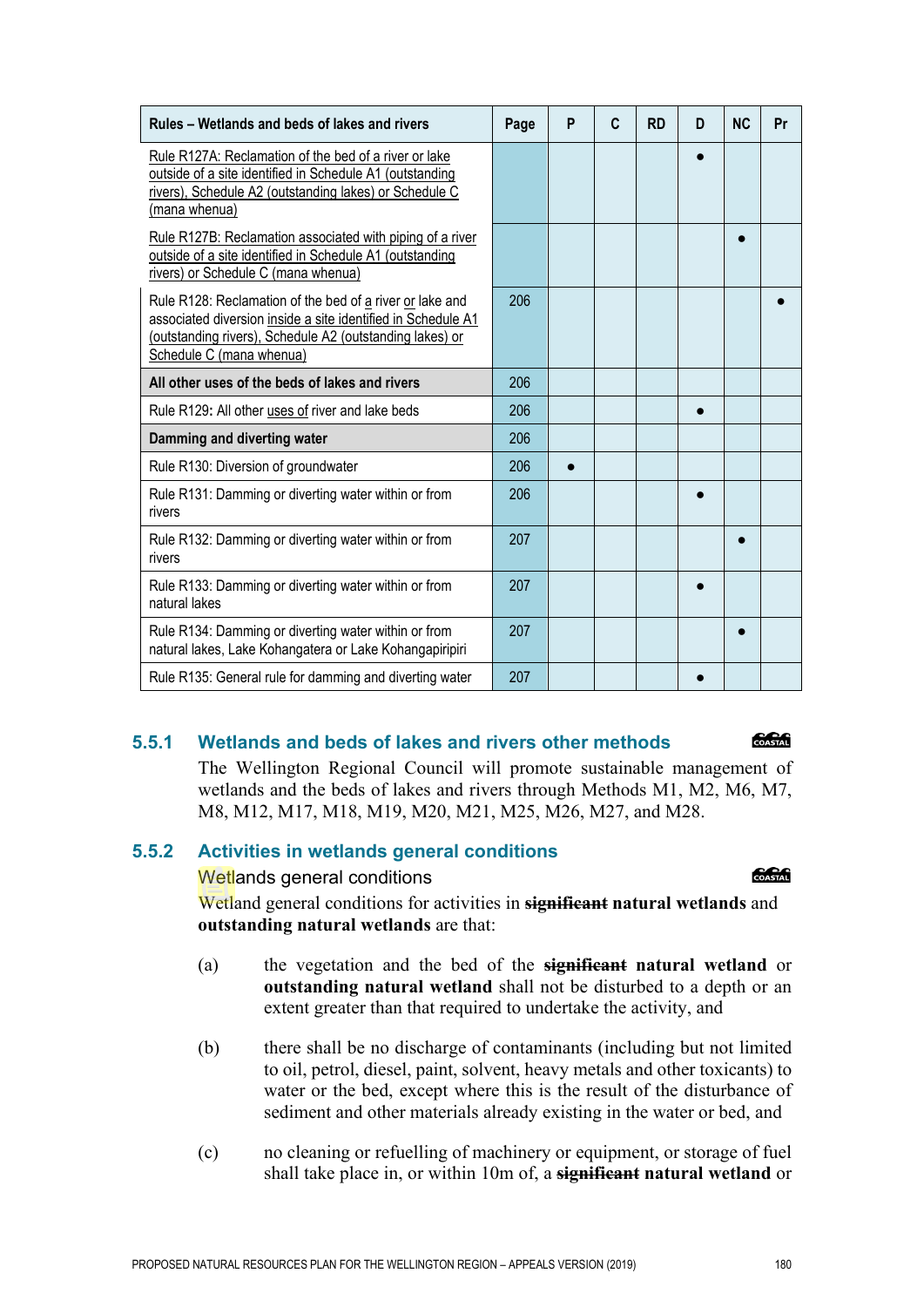**outstanding natural wetland**, or at any location where fuel can enter a water body, and

- (d) all machinery, equipment and materials used for the activity shall be removed from the **significant natural wetland** or **outstanding natural wetland** every night and on completion of the activity. This includes any excess material from the construction operation, any materials used during construction of any structure but not part of that structure, and any material removed or demolished from any structure, and
- (e) structures are designed, installed and maintained, and activities are carried out in a manner to ensure that fish passage is maintained at all times, unless a temporary restriction of no more than 48 hours is required for construction or maintenance activities, and
- (f) in any part of the **significant natural wetland** or **outstanding natural wetland** with inanga spawning habitat identified in Schedule F1b (inanga spawning), no bed disturbance, diversions of water or sediment discharge shall occur between 1 March January and 31 May, except that material accumulated at the outlet of a **stormwater** discharge pipe may be removed between 1 January and 1 March, so long as there is no associated trimming or removal of vegetation (including weeds) on the bed or banks, and
- (g) the diversion of water shall not be for longer than the time required to undertake the activity, and any diversion of water required to undertake the activity must be for fewer than 14 consecutive days, and must occur prior to the disturbance of the bed of the **significant natural wetland**  or **outstanding natural wetland,** and
- (h) the following setback conditions apply to plantation forestry activities as covered by the Resource Management (National Environmental Standards for Plantation Forestry) Regulations 2017:
	- (i) earthworks must not occur within 10m of a **significant natural wetland**, and
	- (ii) harvesting machinery must not be operated within 10m of a **significant natural wetland**, and
	- (iii) mechanical land preparation must not occur within 10m of a **significant natural wetland**.

#### *Note*

Cleaning and inspection of all equipment, machinery, or operating plant may be required under the Biosecurity Act 1993 to prevent the spread of "pests" or "unwanted organisms".

The meaning of earthworks, harvesting machinery and mechanical preparation are defined in the Resource Management (National Environmental Standards for Plantation Forestry) Regulations 2017.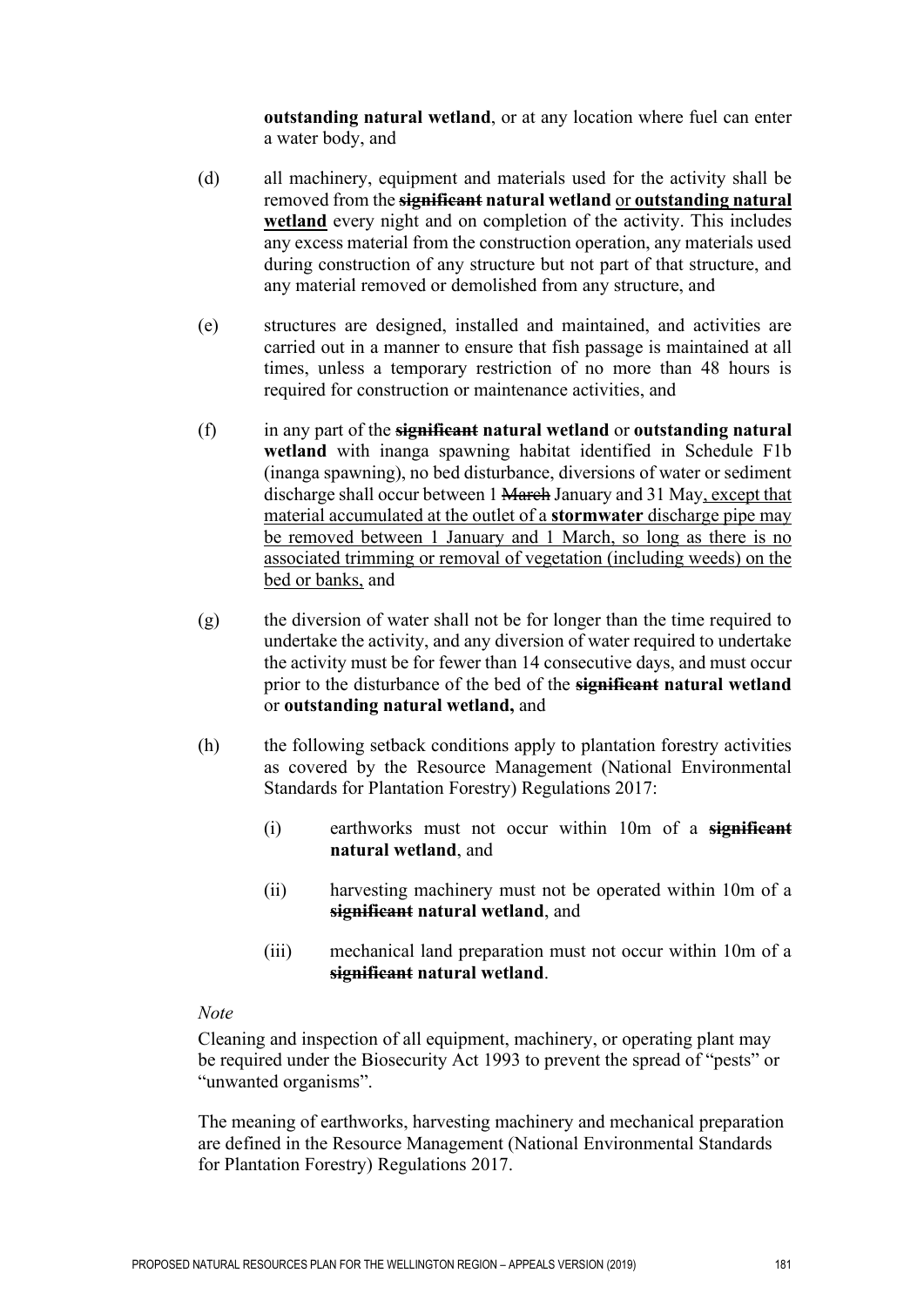# **5.5.3 Activities in wetlands**

#### *Note*

Also refer to the relevant district plan for provisions that apply to activities within or adjacent to wetlands.

Nothing in this Plan affects:

- (a) An individual's right under RMA section  $14(3)(b)$  to take and use water for reasonable domestic needs, or for the reasonable needs of a person's animals for drinking water, provided the take and use of water does not, or is not likely to, have an adverse effect on the environment; or
- (b) The take and use of water for emergency or training purposes in accordance with section 48 of the Fire and Emergency New Zealand Act 2017.

Rule R104: Existing Sstructures in significant natural wetlands – permitted activity

Unless regulated by Regulations 43, 44, 46, 47 and 54 of the Resource Management (Natural Environmental Standards for Freshwater) Regulations 2020, iIn a **significant natural wetland**:

- (a) The use, maintenance, repair, addition, alteration, or replacement (like for like) of an existing lawfully established structure or existing lawfully established **regionally significant infrastructure**, including associated vegetation removal, and
- (b) the placement of a new structure of an area less than  $10m^2$  for the purpose of hunting and recreation (including maimai and jetties), and
- (b) the removal of an existing structure,

including any associated:

- (c) disturbance of a river or lake bed, or foreshore or seabed that forms part of a **significant natural wetland,** and
- (d) deposition in, on, or under a river or lake bed, or foreshore or seabed that forms part of a **significant natural wetland**, and
- (e) damage to a part of the foreshore or seabed that forms part of a **significant natural wetland**, and
- (f) diversion of water, and
- (g) discharge of sediment to water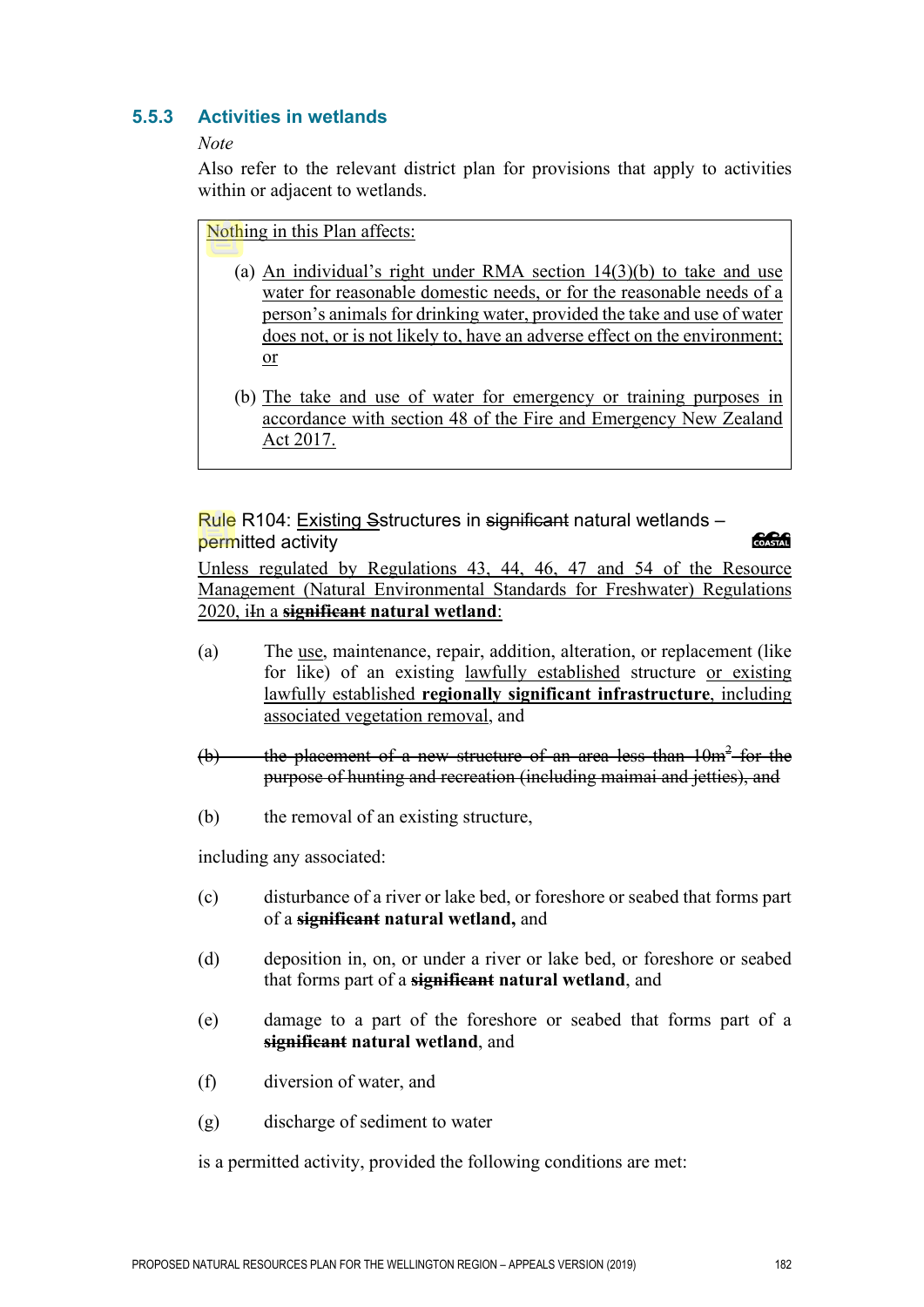- (i) only hand-held machinery is used in any area of the **significant natural wetland**, and
- (j) any new structure is not located within a site identified in Schedule C (mana whenua), and
- (k) any alteration or addition to an existing structure does not increase the size of the structure so that it is occupies an area greater than  $10m^2$ , and
- (l) the activity shall comply with the wetland general conditions for activities in **significant natural wetlands** and **outstanding natural wetlands** specified above in Section 5.5.2.

*Note* 

Regulations 43, 44, 46, 47 and 54 of the Resource Management (National Environmental Standards for Freshwater) Regulations 2020 prevail over Rule R104(a) in respect of vegetation clearance, earthworks or land disturbance or taking, use, damming, diversion or discharge of water associated with the maintenance of a wetland utility structure or the maintenance and operation of specified infrastructure and other infrastructure.

Rule R105: Planting and pest plant control in significant natural wetlands and outstanding natural wetlands – permitted activity COASTAL

The deliberate introduction or planting of a plant, and the removal or control of pest plants in the bed of a **significant natural wetland**, or **outstanding natural wetland** including any associated:

- (a) disturbance of a river or lake bed, or foreshore or seabed, that forms part of a **significant natural wetland** or **outstanding natural wetland,** and
- (b) deposition in, on, or under a river or lake bed, or foreshore or seabed, that forms part of a **significant natural wetland** or **outstanding natural wetland,** and
- (c) damage to part of the foreshore or seabed that forms part of a **significant natural wetland** or **outstanding natural wetland,** and
- (d) diversion of water, and
- (e) discharge of sediment to water

- (f) only indigenous wetland species typical of the area and wetland type are deliberately introduced or planted, and
- (g) only plant species that are not typical of the area and wetland type are deliberately removed or controlled, and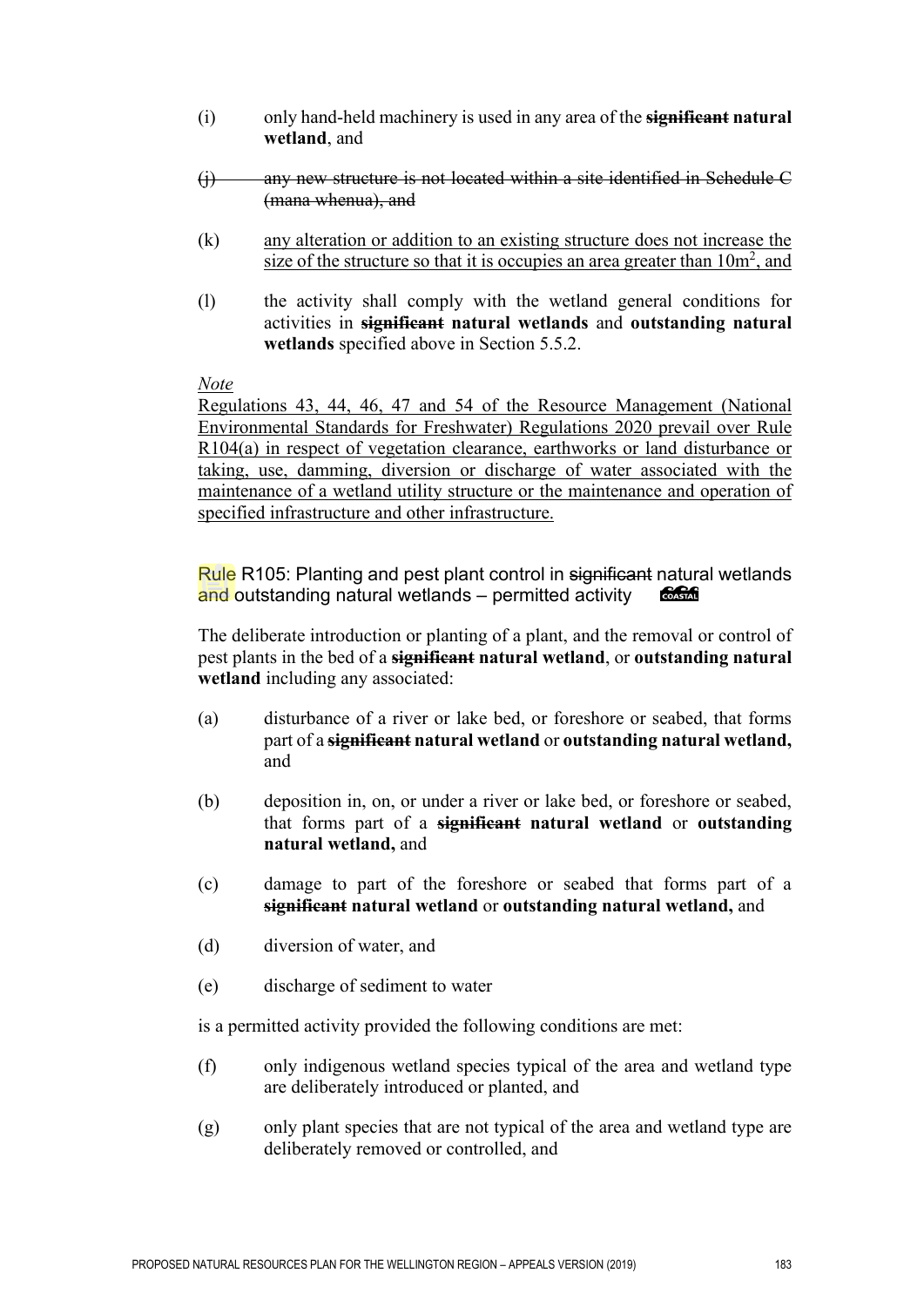- (h) only **agrichemicals** approved by the Environmental Protection Authority for use into and over water are used and the conditions of Rule R36A37 excluding clause (d) are met, and
- (i) **agrichemicals** are not applied by aerial spraying, and
- (j) only hand-held machinery is used in any area of the **significant natural wetland or outstanding natural wetland**, and
- (k) the activity shall comply with the wetland general conditions for activities in **significant natural wetlands and outstanding natural wetlands** specified above in Section 5.5.2.

#### *Note*

The Wellington Regional Council provides advice on its website and upon request regarding the management of wetlands, including appropriate species to plant (those that are typical of the area and wetland type) and appropriate pest plants to remove (those that are not typical of the area and wetland type).

Rule R105 prevails over Regulation 38(1) and (2) of the Resource Management (National Environmental Standards for Freshwater) Regulations 2020 where the activity is the deliberate introduction or planting of a plant, or the removal or control of pest plants in the bed of a **natural wetland** or an **outstanding natural wetland**. Regulation 38 otherwise applies.

# Rule R105A: Removal of wetland plants for Māori customary use or the use of an individual – permitted activity

The selective removal of a plant or part of a plant from a **significant natural wetland** or an **outstanding natural wetland** for the purpose of **Māori customary use** or for the reasonable and non-commercial use of an individual is a permitted activity provided that:

- (a) the activity is carried out by hand, and
- (b) the vegetation and the bed of the **significant natural wetland** or an **outstanding natural wetland** shall not be disturbed to a depth or an extent greater than that required to undertake the activity, and
- (c) within a site identified in Schedule C (mana whenua), the use is for **Māori customary use** only.

Rule R106: Restoration of <del>significant</del> natural wetlands and outstanding<br>natural wetlands – controlled activity natural wetlands – controlled activity

Activities **Livestock access** for the purpose of the **restoration** of the indigenous biodiversity of a **significant natural wetland** or **outstanding natural wetland** identified in Schedule A3 (outstanding wetlands), that are not permitted by Rules R104 and R105 are unless prevented by the Resource Management (National Environmental Standards for Freshwater) Regulations 2020, is a controlled activitiesy provided the following condition is met: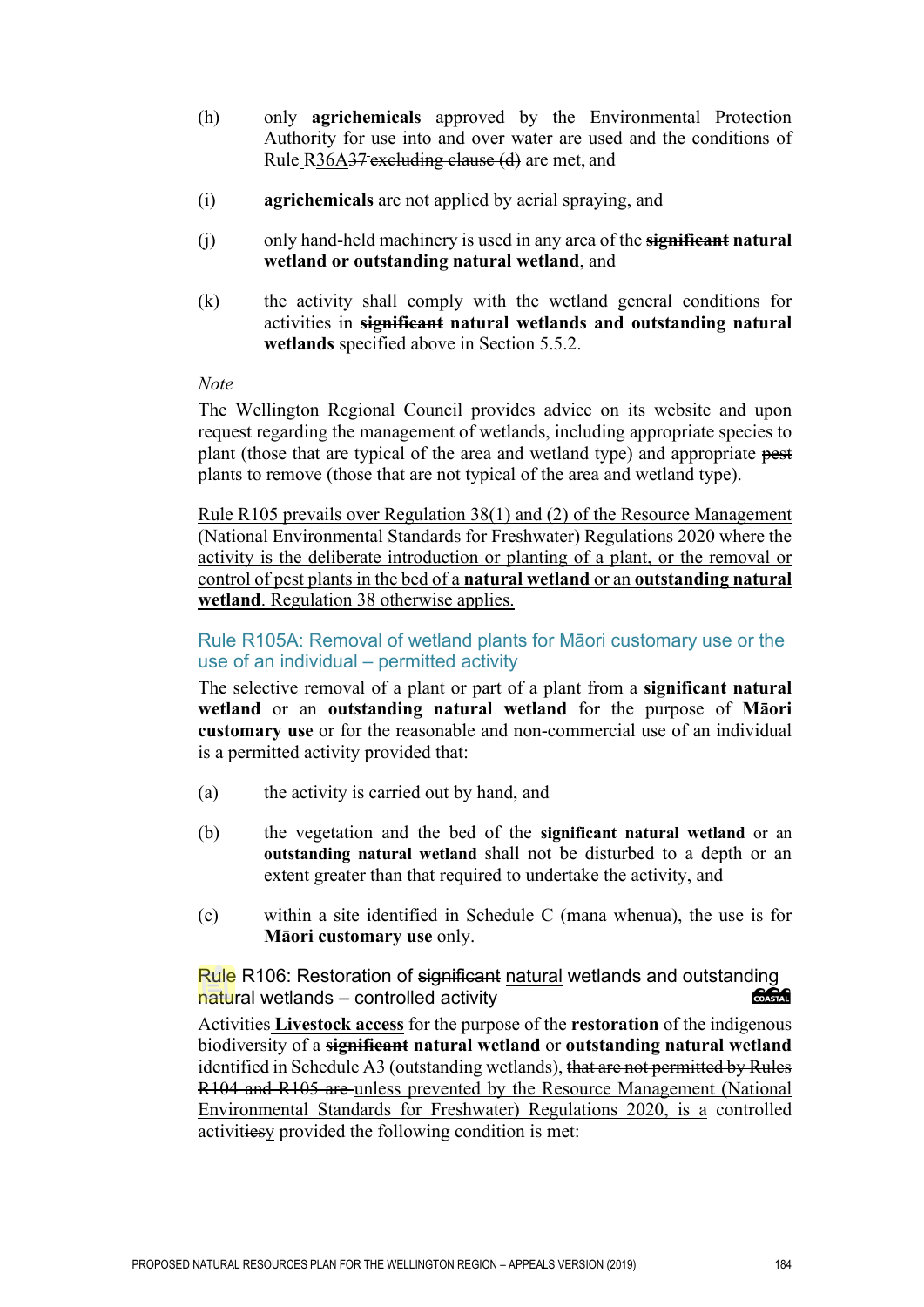(a) the activity is stipulated in and carried out in accordance with an approved **wetland restoration management plan**.

*Matters of control* 

- 1. Type, frequency, density and timing of **livestock** access to, and (where there is no practicable alternative) the limited location of fencing within, the significant **natural wetland** or **outstanding natural wetland**
- 2. Removal, damage or modification of indigenous vegetation
- 3. Changes to the hydrology of the significant natural wetland or outstanding natural wetland
- 4. Species for planting
- 5. Amount of disturbance and deposition that may occur
- 6. Timing of activities
- 7. Management of sites with significant mana whenua values in any wetland significant natural wetland or outstanding natural wetland
- 8. Ongoing significant natural wetland or outstanding natural wetland management
- 9. Methods of pest control including the use of aerial spraying.

#### *Notification*

In respect of Rule R106, applications are precluded from public notification (unless special circumstances apply).

#### *Waiver of consent fees*

To encourage and support the **restoration** of wetlands, the Wellington Regional Council will waive resource consent fees issued for this rule at its discretion.

Rule R107: Activities in significant natural wetlands – discretionary activity

The following activities in a **significant natural wetland** except for those stipulated in and carried out in accordance with a **wetland restoration management plan** under Rule R106 or Regulation 39 of the Resource Management (National Environmental Standards for Freshwater) Regulations 2020:

- (a) the placement of new structures with a footprint of  $10m<sup>2</sup>$  or greater for the purpose of hunting and recreation (including maimai and jetties) and all other structures, and
- (b) the discharge of water or contaminants not permitted by Rule R42, where the adverse effects on aquatic life are no more than minor, and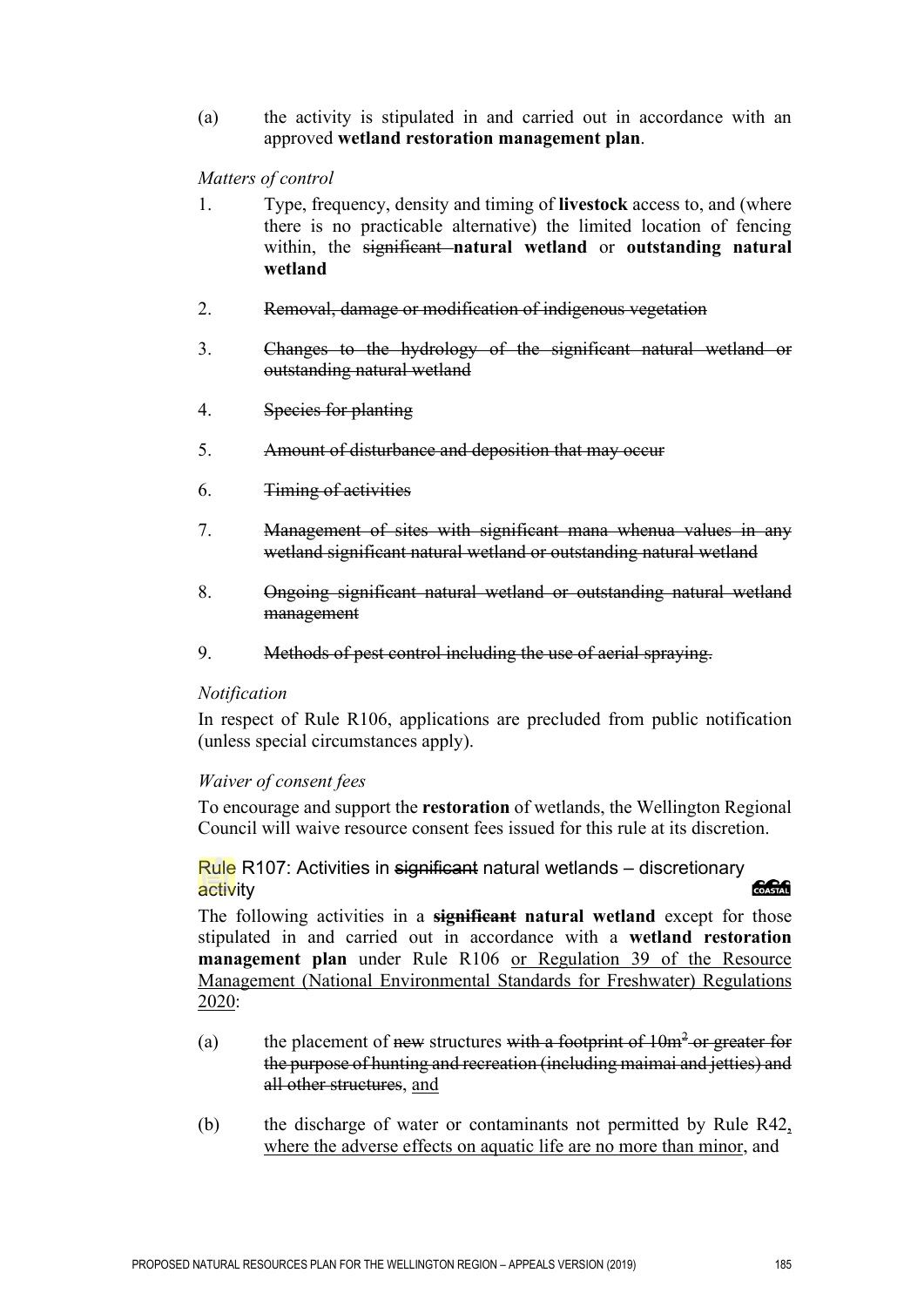- (c) the clearance of indigenous wetland vegetation, (excluding the removal of pest plants under Rule R105 and the removal of plants for **Māori customary use** or for the use of an individual under R105A, and vegetation clearance regulated by Regulations 43, 44, 45, 46, 47 and 54 of the Resource Management (National Environmental Standards for Freshwater) Regulations 2020),
- (d) activities not meeting the conditions of Rules R104, R105 or R105A,

including any associated:

- (e) disturbance of a river or lake bed, or foreshore or seabed that forms part of a **significant natural wetland**, and
- (f) deposition in, on, or under a river or lake bed, or foreshore or seabed that forms part of a **significant natural wetland**, and
- (g) damage to a part of the foreshore or seabed that forms part of a **significant natural wetland**, and
- (h) diversion of water, and
- (i) discharge of sediment to water

are discretionary activities.

#### *Notes*

Rule R107(a) prevails over Regulation 42 of the Resource Management (National Environmental Standards for Freshwater) Regulations 2020 for activities occurring in the bed a **natural wetland**, but that regulation applies to activities within specified setbacks from the bed of a **natural wetland.** 

Regulations 45 and 54 of the Resource Management (National Environmental Standards for Freshwater) Regulations 2020 prevail over Rule R107(a) in respect of vegetation clearance, earthworks or land disturbance or taking, use, damming, diversion or discharge of water associated with the placement of a new structure in the bed of a **natural wetland.**

Rule R107(c) prevails over Regulations 40, 41, 42 and 51 of the Resource Management (National Environmental Standards for Freshwater) Regulations 2020, for activities occurring in the bed of a **natural wetland,** but those regulations apply to activities within specified setbacks from the bed of a **natural wetland.**

Regulation 54 of the Resource Management (National Environmental Standards for Freshwater) Regulations 2020 prevails over Rule 107(c).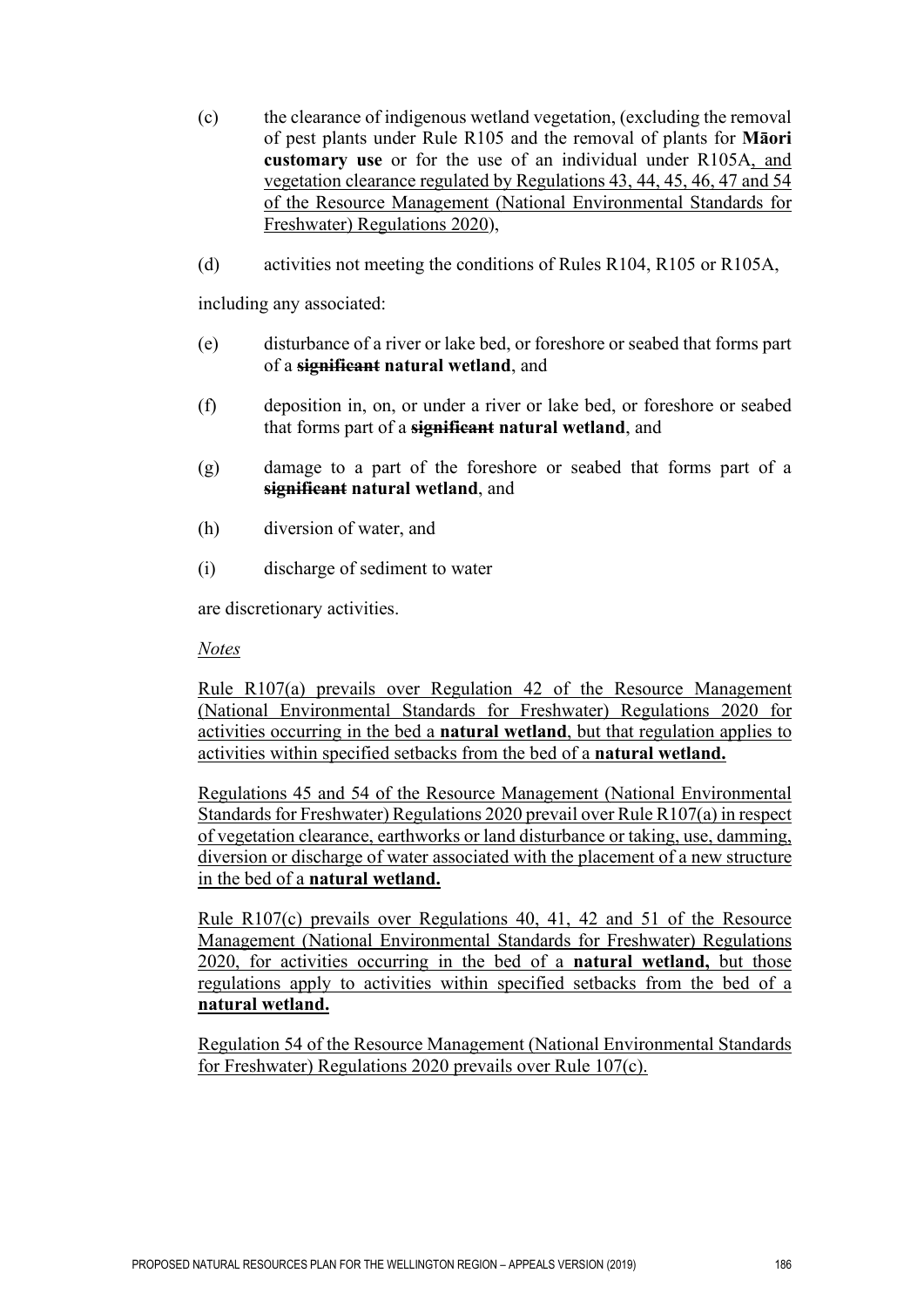Rule R108: Activities in significant natural wetlands – non-complying activity

The following activities, in a **significant natural wetland** except for those stipulated in and carried out in accordance with a **wetland restoration management plan** under Rule R106 or Regulation 39 of the Resource Management (National Environmental Standards for Freshwater) Regulations 2020:

- (a) take, use, damming or diverting water into, within, or from the **significant natural wetland**, or the take and use of water within 50m of the **significant natural wetland**, and
- (b) land disturbance including excavation and deposition, and

# (c) **reclamation** and drainage of a **significant natural wetland**,

including any associated:

- (d) disturbance of a river or lake bed, or foreshore or seabed that forms part of a **significant natural wetland**, and
- (e) deposition in, on, or under a river or lake bed, or foreshore or seabed that forms part of a **significant natural wetland**, and
- (f) damage to a part of the foreshore or seabed that forms part of a **significant natural wetland**, and
- (g) diversion of water, and
- (h) discharge of sediment to water

are non-complying activities.

#### *Notes*

Rule R108(a)-(c) prevails over Regulations 38-51 of the Resource Management (National Environmental Standards for Freshwater) Regulations 2020, but those regulations apply to damming or diverting water within 100m of the bed of a **natural wetland** and take and use within 50-100m of the bed of a natural wetland.

Regulations 52, 53 and 54 of the Resource Management (National Environmental Standards for Freshwater) Regulations 2020 prevail over Rule  $R108(a)$  and (b).

Regulation 53 of the Resource Management (National Environmental Standards for Freshwater) Regulations 2020 prevails over Rule R108(c).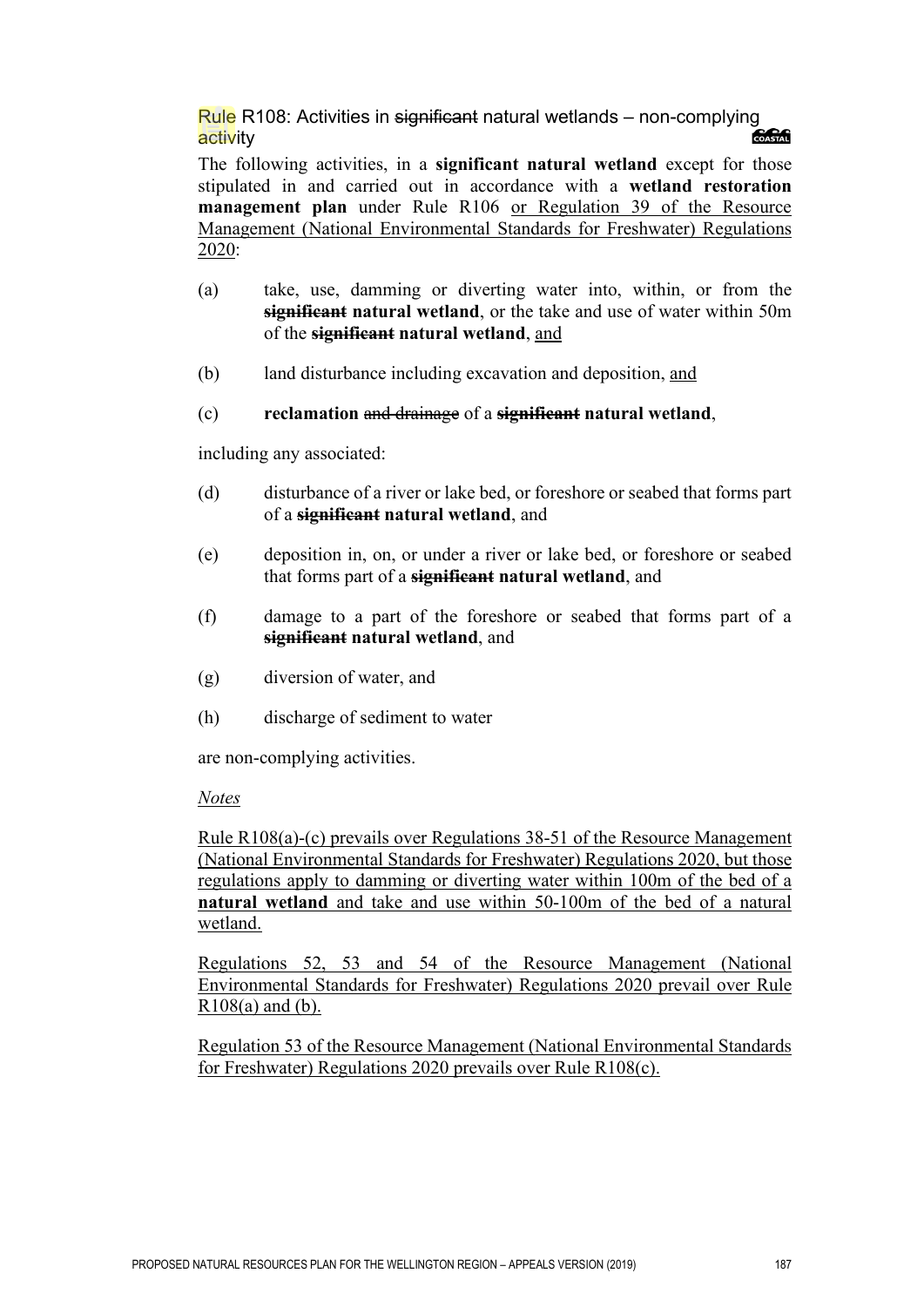Rule R109: Activities in outstanding natural wetlands – discretionary activity

The following activities in an **outstanding natural wetland** identified in Schedule A3 (outstanding wetlands), except those stipulated in and carried out in accordance with a **wetland restoration management plan** under Rule R106 or Regulation 39 of the Resource Management (National Environmental Standards for Freshwater) Regulations 2020:

- (a) the maintenance, repair or replacement (like for like) of existing structures, and
- (b) Maintenance, repair, replacement, or **upgrade** of existing **regionally significant infrastructure** within Pauatahanui Inlet Saltmarsh, Pauatahanui Inlet Tidal Flats and Waikanae River Mouth, and
- (c) the placement of new structures of an area less than  $10m^2$  for the purpose of hunting and recreation (including maimai and jetties),
- (d) the removal of existing structures,
- (e) removal of pest plants that are not permitted by Rule R105

are discretionary activities.

#### *Notes*

Rule R109(a) prevails over Regulations 43, 44, 46, and 47 of the Resource Management (National Environmental Standards for Freshwater) Regulations 2020 for activities occurring in the bed of an **outstanding natural wetland**, but those regulations apply to activities within specified setbacks from the bed of an **outstanding natural wetland.**

Rule R109(b) prevails over Regulations 46 and 47 of the Resource Management (National Environmental Standards for Freshwater) Regulations 2020 for activities occurring in the bed of an **outstanding natural wetland**, but those regulations apply to activities within specified setbacks from the bed of an **outstanding natural wetland.**

Rule R109(c) prevails over Regulation 42 of the Resource Management (National Environmental Standards for Freshwater) Regulations 2020 for activities occurring in the bed an **outstanding natural wetland**, but that regulation applies to activities within specified setbacks from the bed of an **outstanding natural wetland.**

Rule R109(e) prevails over Regulation 39 of the Resource Management (National Environmental Standards for Freshwater) Regulations 2020 for activities occurring in the bed of an **outstanding natural wetland**, but this regulation applies to activities within specified setbacks from the bed of an **outstanding natural wetland.**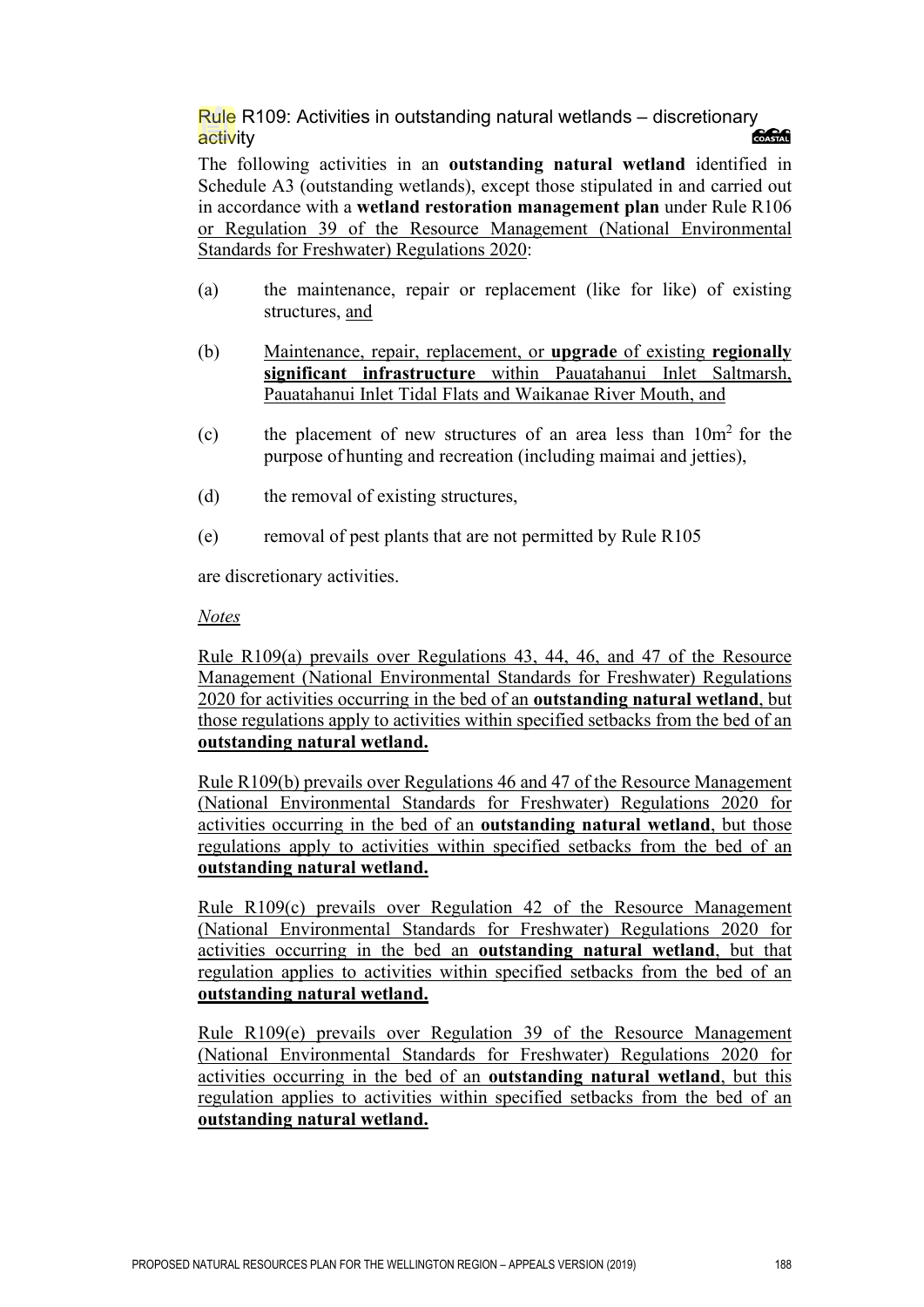Rule R110: Activities in outstanding natural wetlands – non-complying **Concrete** activity

The following activities, in an **outstanding natural wetland** identified in Schedule A3 (outstanding wetlands), except for those stipulated in and carried out in accordance with a **wetland restoration management plan** under Rule R106 or Regulation 39 of the Resource Management (National Environmental Standards for Freshwater) Regulations 2020:

- (a) the discharge of water or contaminants, and
- (b) take, use, damming or diverting water into, within, or from the **outstanding natural wetland**, or the take and use of water within 50m of the **outstanding natural wetland,** and
- (c) the placement of new structures with an area  $10m<sup>2</sup>$  or greater for the purpose of hunting and recreation (including maimai and jetties), and all other structures, and
- (d) land disturbance including excavation and deposition, and
- (e) **vegetation clearance**, excluding the removal of pest plants under Rule R105, and
- (f) other activities that are not discretionary under Rule R109 or prohibited by Rule R111, and
- (g) partial reclamation or partial drainage associated with the maintenance, repair, replacement or **upgrade** of existing **regionally significant infrastructure** within Pauatahanui Inlet Saltmarsh, Pauatahanui Inlet Tidal Flats and Waikanae River Mouth

are non-complying activities.

*Note*

Rule R110(a)-(g) prevails over the Resource Management (National Environmental Standards for Freshwater) Regulations 2020 for activities within the bed of an **outstanding natural wetland,** but those regulations apply to activities within specified setbacks from the bed of a **natural wetland.**

Rule R111: Reclamation or drainage of outstanding natural wetlands – COASTAL prohibited activity

**Reclamation** or drainage of all or part of an **outstanding natural wetland** identified in Schedule A3 (outstanding wetlands), except stipulated in and carried out in accordance with a **wetland restoration management plan** under Rule R106, or Regulation 39 of the Resource Management (National Environmental Standards for Freshwater) Regulations 2020, or Rule R110(g), is a prohibited activity.

*Note*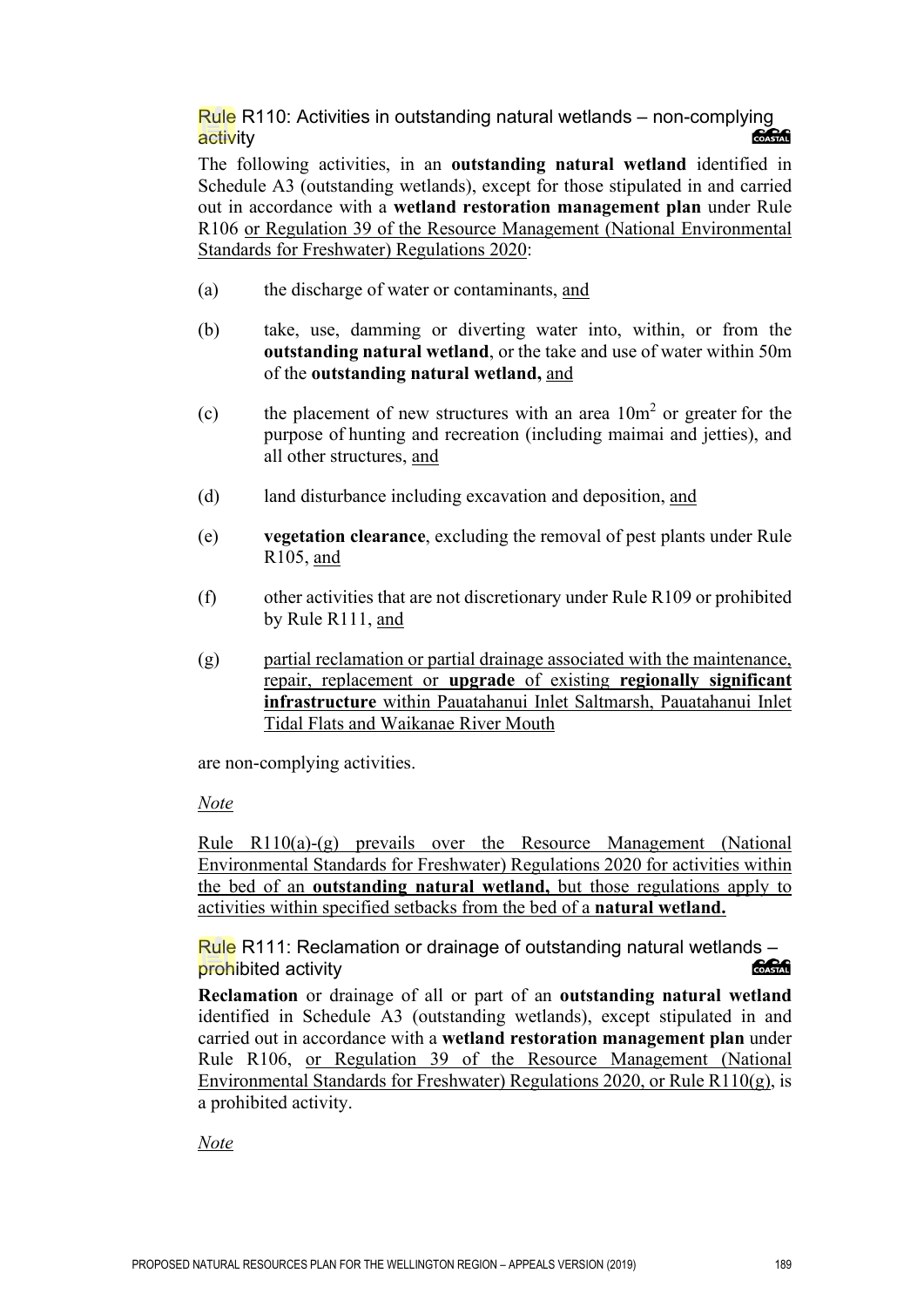Rule R111 prevails over the Resource Management (National Environmental Standards for Freshwater) Regulations 2020 for reclamation or drainage within an outstanding natural wetland, but those regulations apply to **reclamation** or drainage within specified setbacks from a **natural wetland.**

# **5.5.4 Uses of Activities in beds of lakes and rivers general conditions**

# Beds of lakes and rivers general conditions

Beds of lakes and rivers general conditions for activities in uses of the beds of lakes and rivers that apply as specified in Rules R112 to R125:

- (a) except where the discharge is expressly allowed by the activity description of a rule in this chapter there shall be no discharge of contaminants (including but not limited to oil, petrol, diesel, paint, solvent, heavy metals or other toxicants) to water or the bed, except where this is the result of the disturbance of sediment and other materials already existing in the water or bed, and
- (b) no cleaning or refuelling of machinery or equipment, or storage of fuel shall take place in, or within 10m of, a river or lake bed, or at any location where fuel can enter any water body, and
- (c) all machinery, equipment and materials used for the activity shall be removed from the river or lake bed every night and on completion of the activity. This includes any excess material from the construction operation, any materials used during construction of any structure but not part of that structure, and any material removed or demolished from any structure, and
- (d) structures are designed, installed and maintained, and activities are carried out in a manner to ensure that fish passage is maintained at all times, unless except:
	- (i) as required for the operation of backflow devices during heavy rainfall events, or
	- (ii) a temporary restriction of no more than 48 hours is required for construction or maintenance activities,.

Unless the structure is a culvert or weir, other than a customary weir, installed after 2 September 2020, then

(iii) the placement, use, alteration extension or reconstruction of the culvert or weir in, on, over or under the bed of any river or connected area must provide for the same passage of fish upstream and downstream as would exist without the structure, except as required to carry out the construction works.

This The design, installation, maintenance and use of all structures shall include avoiding any aggradation or scouring of the bed of the river or lake that may inhibit fish passage, and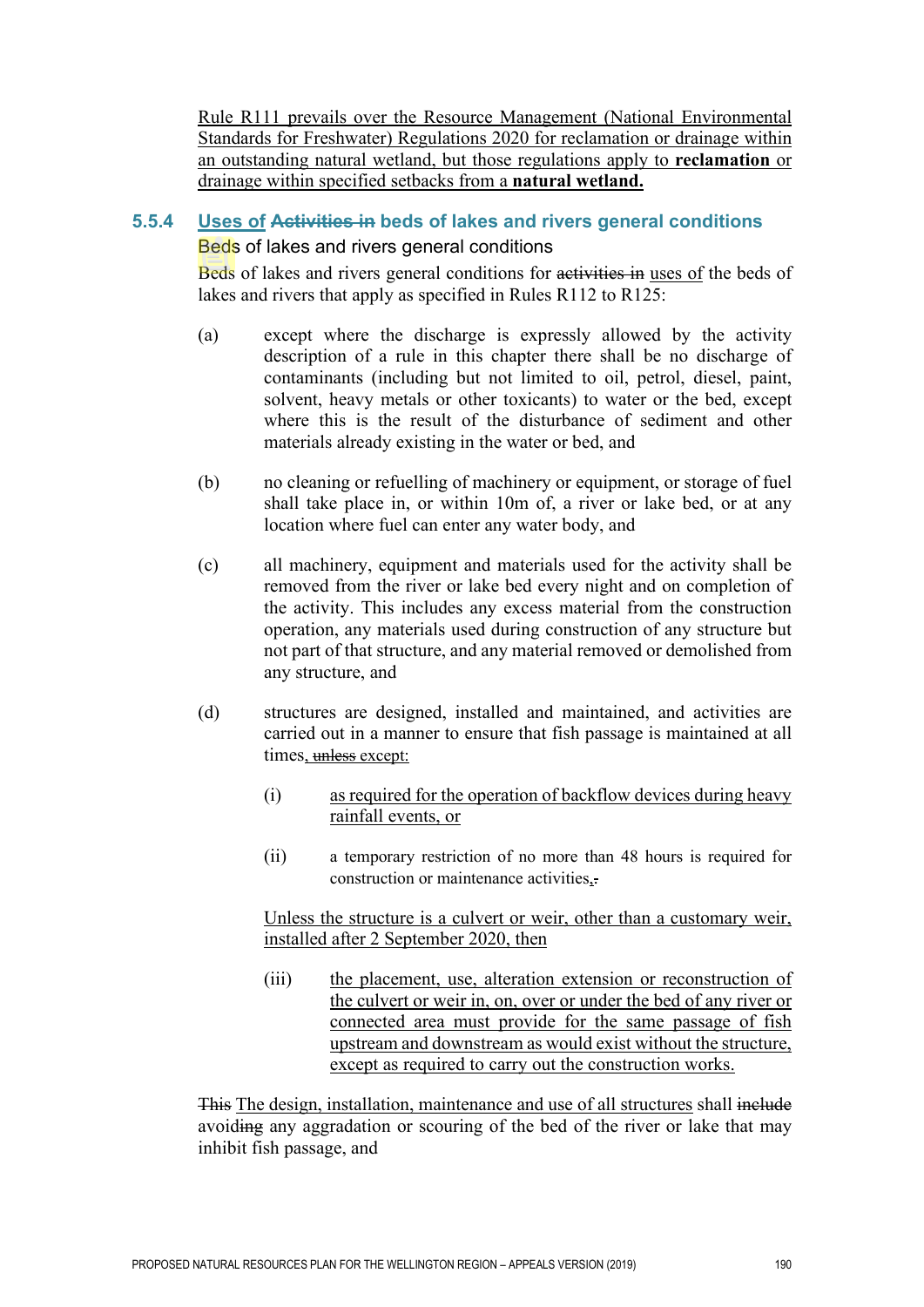- (e) in any part of the river bed identified as inanga spawning habitat in Schedule F1 (rivers/lakes), no bed disturbance, diversions of water or sediment discharge shall occur between 1 January and 31 May, except that material accumulated at the outlet of a **stormwater** discharge pipe may be removed between 1 January and 1 March, so long as there is no associated trimming or removal or vegetation (including weeds) on the bed or banks, and
- (f) in any part of the river or lake bed covered by water, which is identified as trout spawning waters in Schedule I (trout habitat), disturbance of the bed or diversions of water shall not take place during the spawning period of between 31 May and 31 August, and
- (g) all reasonable steps shall be taken to **minimise** the generation and release of sediment from the activity, and the discharge of any sediment to water from any activity in, on, over or under the bed of a river or lake must not, after reasonable mixing, result in any conspicuous change in the colour of water in the receiving water or change in horizontal visibility of greater than 30%, and
- (h) car bodies or demolition rubble shall not be used for any purpose on the bed of any river or lake, and
- (i) all reasonable steps shall be taken to **minimise** the duration of the diversion of water, and any diversion of water required to undertake the activity shall:
	- (i) only be temporary and for a period no longer than that required to complete the activity, and
	- (ii) must not involve a lake, and
	- (iii) any diversion channel required must have sufficient capacity to carry the same flow as the original channel, so as not to cause flooding or erosion of any neighbouring **property**, and
- (j) the activity shall not result in erosion or scour of the river banks or shall not result in flooding of any neighbouring **property**, and
- (k) any structure, other than a **stormwater** intake structure or debris arrestor, shall be designed so that it does not reduce the ability of the river to convey flood flows. All structures shall be maintained to manage **flood debris** accumulated against the structure and the conveyance of flood flows, and
- (l) any structure shall not alter the natural course of the river, including any diversion of water from the natural course during floods. Tree planting or **vegetative bank edge protection** works that are limited to the banks of the river and do not extend into the active channel are not considered to alter the course of the river for the purpose of this condition, and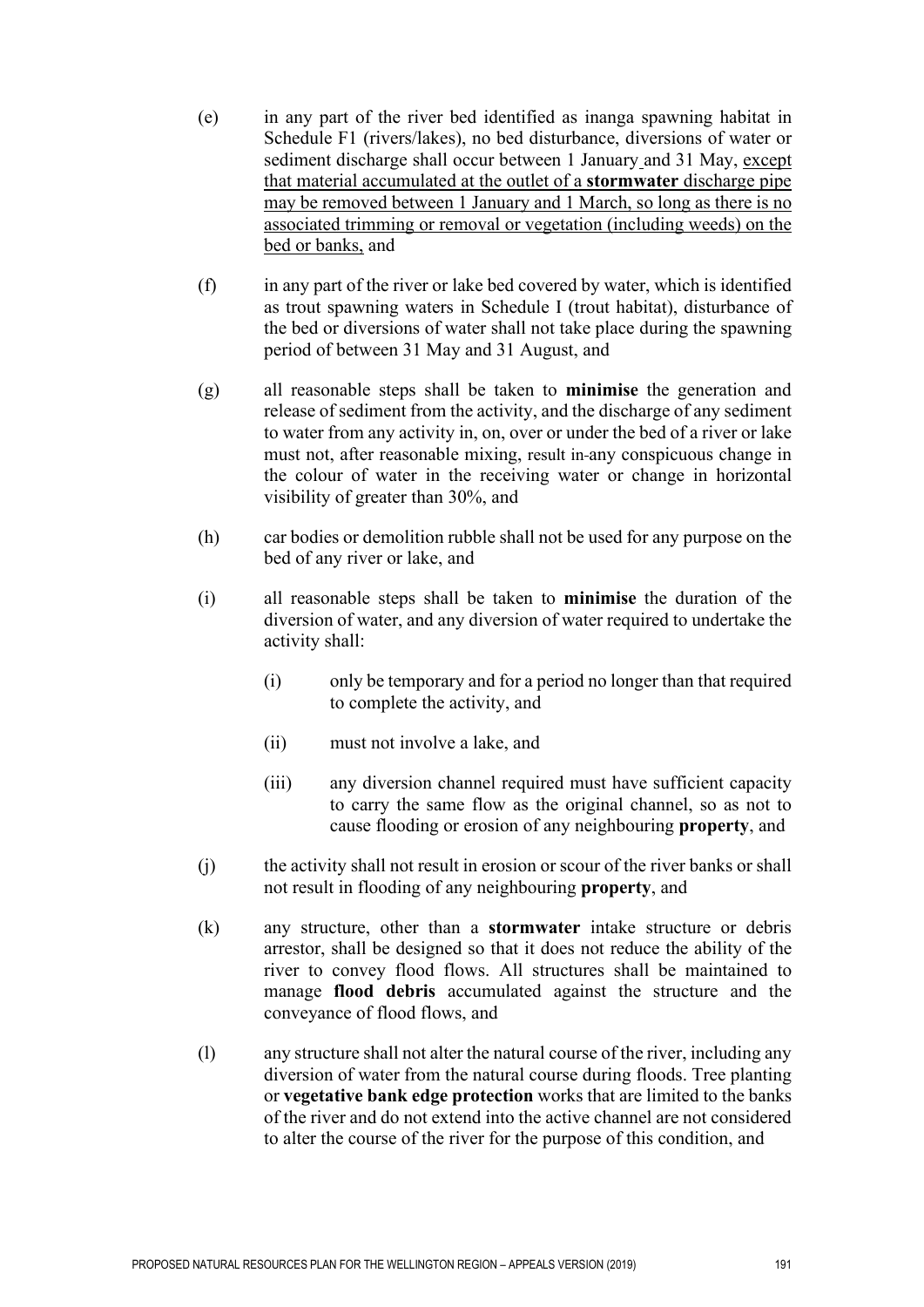- (m) the river or lake bed shall not be disturbed to a depth or an extent greater than that required to undertake the activity, and
- (n) in any part of a river or lake bed identified in Schedule F2a (birdsrivers) or Schedule F2b (birds-lakes), no structure shall be constructed, and no disturbance shall take place, during the critical period identified in Schedule F2a (birds-rivers) or Schedule F2b (birds-lakes) if the named birds are identified as nesting, roosting and foraging at the work site, and
- (o) beds of lakes and rivers general conditions (a) to (m) that apply as specified in Rule R116 to R122 do not cover any activities regulated by Sub-Part  $4 -$  River crossings and Sub-Part  $10 -$  General provisions in the Resource Management (National Environmental Standards for Plantation Forestry) Regulations 2017.

#### *Note*

Any activity that results in fish passage being impeded may require approval from the Director General of Conservation under the Freshwater Fisheries Regulations 1983.

## **5.5.5 Uses of beds of lakes and rivers**

Rule R112: Maintenance, repair, replacement, upgrade or use of existing structures (excluding the Barrage Gates) – permitted activity The maintenance (including the maintenance of function), repair, replacement, **upgrade** or use of a lawfully established structure or a part of a structure (excluding passive flap gates place in rivers after 2 September 2020, and the Barrage Gates located in the lower Wairarapa Valley) that is fixed in, on, under, or over the bed of a river or lake, excluding activities regulated by the Resource Management (National Environmental Standards for Plantation Forestry) Regulations 2017 (excluding the Barrage Gates located in the lower Wairarapa Valley) that is fixed in, on, under, or over the bed of a river of lake, including any associated:

- (a) disturbance of the river or lake bed, and
- (b) deposition on the river or lake bed, and
- (c) diversion of water, and
- (d) discharge of sediment to water, and
- (e) temporary damming of water

is a permitted activity, provided the following conditions are met:

(f) the activity shall comply with the beds of lakes and rivers general conditions specified above in Section 5.5.4, except the use of existing structures shall only comply with conditions (d), (h), (j), and (k), and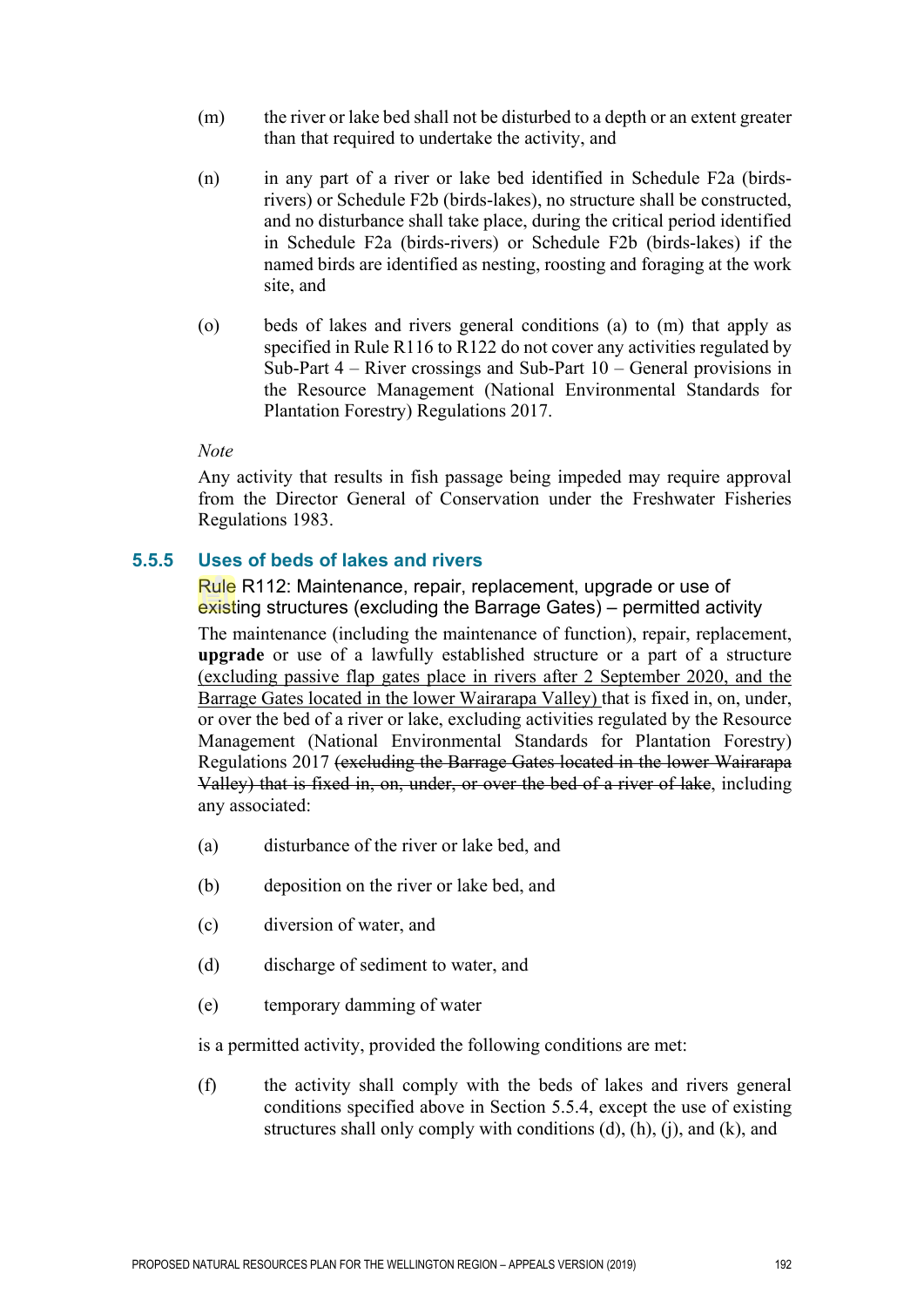- (g) the resulting structure, excluding any cable, pipe or duct (for example gas pipes, electricity cables or ducts) attached to the structure and including any deposition, adds no more to the existing structure than whichever is the lesser of:
	- (i) 5% of the plan or cross-sectional area of the structure in the river or lake bed, or
	- (ii) 1m in horizontal projection and 1m in vertical projection

measured from the structure as it was in the river or lake bed on the date of 31 July 2015 or from the date that the structure was lawfully established, whichever is later, and

- (h) any maintenance of the function of a structure shall:
	- (i) only be for the purpose of removing or redistributing **flood debris** or gravel, sand or other natural bed material that has accumulated as a result of a culvert, **stormwater** inlet or outlet, bridge or debris arrestor structure, or a dam spillway, outflow pipe or overflow pipe, or to reduce the perched nature of any culvert due to scour, and

the removal or redistribution of **flood debris** or gravel, sand or other natural bed material that has accumulated as a result of a culvert, **stormwater** inlet or outlet, bridge or debris arrestor structure, or a dam spillway, outflow pipe or overflow pipe, for the purpose of maintaining the function of a structure, including to reduce the perched nature of any culvert due to scour, shall only:

- $(ii)$  (i) be undertaken within 5m of the structure, and
- $(iii)$  (ii) result in the disturbance or excavation of an area of bed of no more than  $10m^2$ , and
- $(iv)$  (iii) not result in the deposition of non-natural material, or the deposition of **flood debris** or bed material in such a way as to form a stockpile, dam or mound within the bed of the river, except as required to provide for fish passage, and
- (i) the use of any water monitoring equipment may divert up to  $30m<sup>3</sup>$  of water per day for the purpose of measuring water quality or quantity provided the water is returned to the water body within 50m of the diversion point, and the quality of the water in the receiving body after the diverted water is returned is maintained, and
- (j) any replacement, repair or **upgrade** of a dam structure shall be contained within the form of the existing structure as it was in the river or lake bed on the date of 31 July 2015 or from the date that the structure was lawfully established, whichever is later, and no increase in size shall be provided for by clause (g) of this rule, and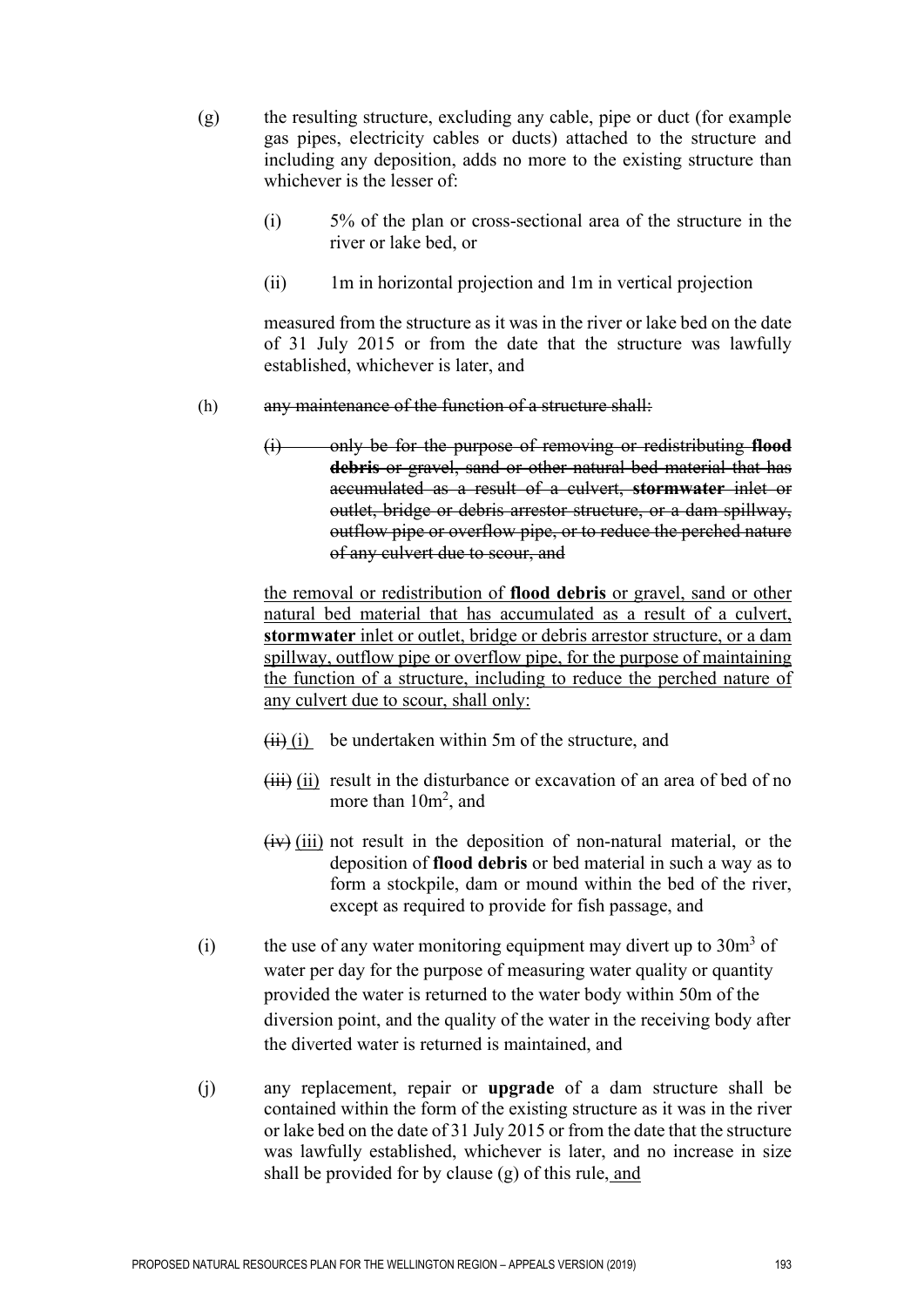- (k) any use, alteration, extension or reconstruction of a culvert placed in a river or connecting area after 2 September 2020, in, on over or under the bed of any river or connected area must also comply with the following:
	- (i) be laid parallel to the slope of the bed of the river or connected area, and
	- (ii) the mean cross-sectional water velocity in the culvert must be no greater than that in all immediately adjoining river reaches, and
	- (iii) the culvert's width where it intersects with the bed of the river or connected area (**s**) and the width of the bed at that location (**w**), both measured in metres, must compare as follows:

1. where  $w \le 3$ ,  $s \ge 1.3$  x w:

2. where  $w > 3$ ,  $s > (1.2 \times w) + 0.6$ , and

- (iv) the culvert must be open-bottom or its invert must be placed so that at least 25% of the culvert's diameter is below the level of the bed, and
- (v) the bed substrate must be present over the full length of the culvert and stable at the flow rate at or below which the water flows for 80% of the time, and
- (vi) the culvert provides for continuity of geomorphic processes (such as the movement of sediment and debris), and
- (l) any use, alteration, extension or reconstruction of a weir placed in a river or connecting area after 2 September 2020 and that is not a customary weir, in, on over or under the bed of any river or connected area must also comply with the following:
	- (i) the fall height of the weir must be no more than 0.5m, and
- (ii) the slope of the weir must be no steeper than 1:30, and
	- (iii) the face of the weir must have a roughness elements that mixed grade rocks of 150 to 200mm diameter and irregularly spaced no more than 90mm apart to create a hydraulically diverse flow structure across the weir (including any wetted margins), and
	- (iv) the weir's lateral profile must be V-shaped, sloping up at the banks, and with a low-flow channel in the centre, with the lateral cross-section slope between 5° and 10°, and
- (m) for all alterations, extensions, or reconstructions or replacement of culverts, weirs (except customary weirs), non-passive flap gates, dams,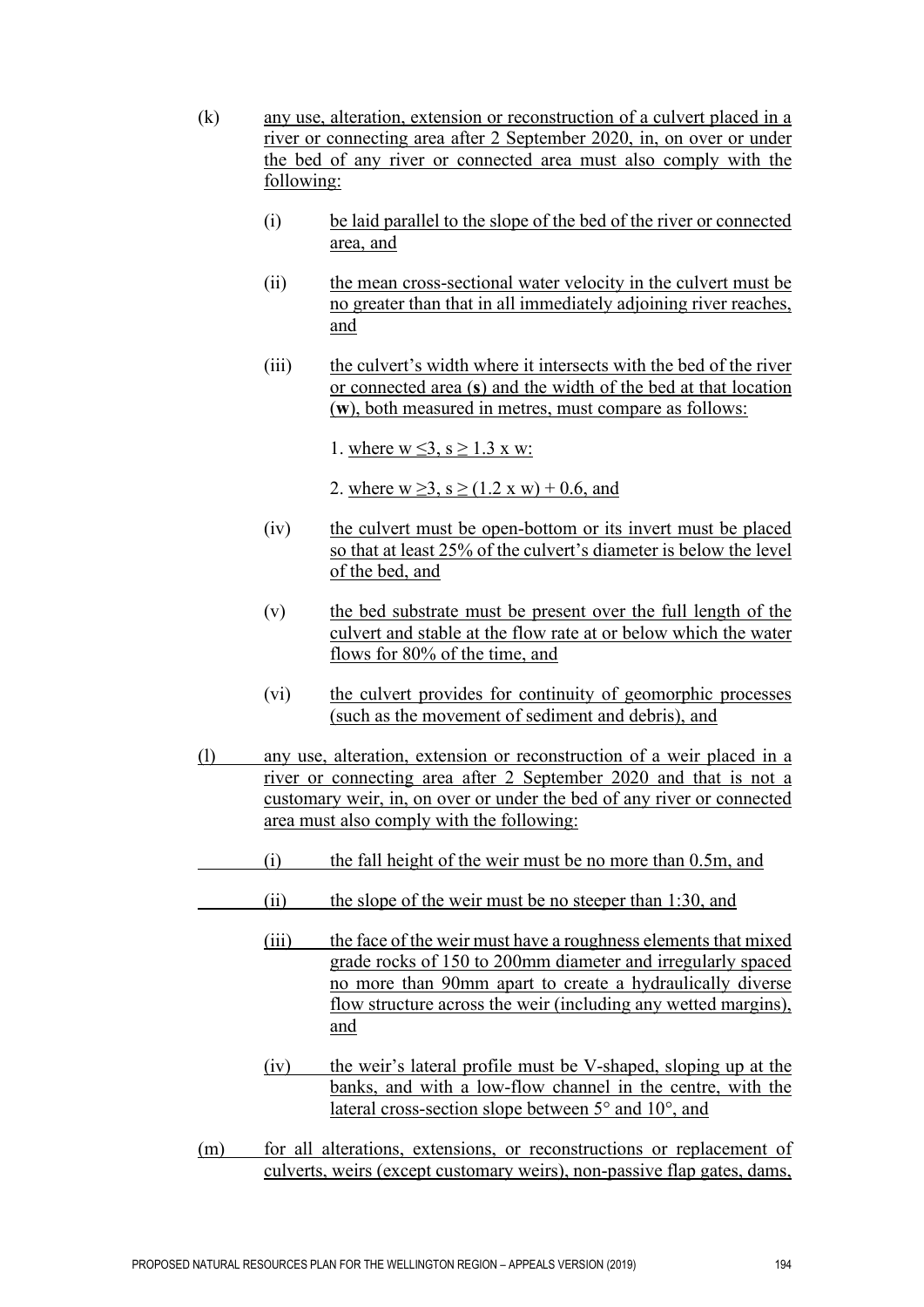fords, or aprons and ramps, placed in a river or connecting area after 2 September 2020, the information requirements of Regulations 62, and 63 to 68 as relevant for the structure, of the Resource Management (National Environmental Standards for Freshwater) Regulations 2020 shall be provided as set out in the regulations.

## *Note*

The use, alteration, extension or reconstruction of a passive flap gate in, on, over, or under the bed of any river or connected area is a non-complying activity regulated by the Resource Management (National Environmental Standards for Freshwater) Regulations 2020.

Rule R112A Maintenance of function of structures – controlled activity The removal or redistribution of **flood debris** or gravel, sand or other natural bed material that has accumulated as a result of a culvert, **stormwater** inlet or outlet, bridge or debris arrestor structure, or a dam spillway, outflow piper or overflow pipe, for the purposes of maintaining the function of a structure, including to reduce the perched nature of any culvert due to scour, by a local authority that does not meet Rule R112(h) including any associated:

- (a) disturbance of the bed, and
- (b) deposition on the bed, and
- (c) diversion of water, and
- (d) discharge of sediment to water

is a controlled activity provided the following conditions are met:

- (e) the activity does not occur within a site identified in Schedule A (outstanding waterbodies); and
- (f) the activity shall be undertaken within 40m of the structure; and
- (g) the activity shall result in the disturbance or excavation of an area of <u>bed of no more than 200m<sup>2</sup>; and</u>
- (h) the activity shall not result in the deposition of non-natural material, or the deposition of **flood debris** or bed material in such a way as to form a stockpile, dam or mound within the bed of the river, except as required to provide for fish passage; and
- (i) the activity shall comply with the beds of lakes and rivers general conductions specified above in Section 5.5.4, excluding condition (f); and
- (j) the resource consent application includes a Code of Practice which sets out best practice for managing adverse effects on the following:
	- 1. biodiversity, **aquatic ecosystem health** and **mahinga kai**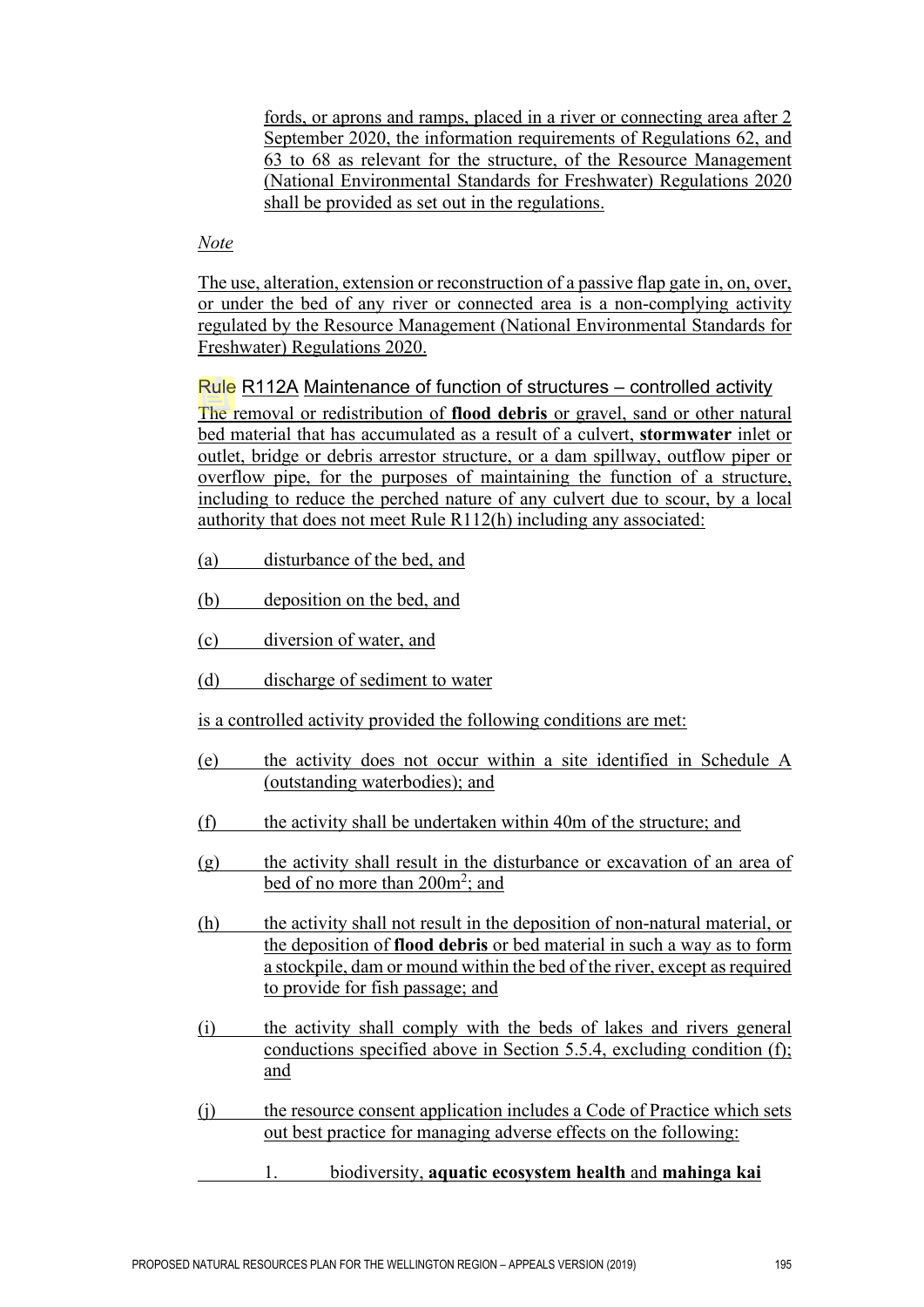# 2. **Māori customary use** and recreation values 3. values of sites identified in Schedule C (mana whenua), and Schedule F (indigenous biodiversity)

# *Matters of Control*

- 1. The contents, implementation and review of a Code of Practice
- 2. Effects on biodiversity, **aquatic ecosystem health** and **mahinga kai**
- 3. Effects on **Māori customary use** and recreation values
- 4. Management of effects on sites identified on Schedule C (mana whenua), and Schedule F (indigenous biodiversity)

# 5. Management of **hazard risk**.

# Rule R113: Diversion of flood water by existing structures – permitted activity

The diversion of flood water by a structure or stopbank outside the bed of a river or lake that was in existence on 31 July 2015, excluding activities regulated by the Resource Management (National Environmental Standards for Plantation Forestry) Regulations 2017, is a permitted activity, provided the following condition is met:

(a) the structure or stopbank causing the diversion shall not increase by more than 5% of the plan or cross-sectional area from 31 July 2015, provided the increased size does not cause flooding on any neighbouring **property**.

#### *Note*

The diversion of flood waters by any new structure constructed outside the bed of a lake or river, or any **upgrade**d structures that do not meet condition (a) of Rule R113, would fall under Rule R135.

#### Rule 114: River crossing structures – permitted activity

The placement or construction of a river crossing structure, including, but not limited to, weirs, fords and bridges, excluding culverts and a river crossing that dams a river, that is fixed in, on, under, or over the bed of a river, excluding activities regulated by the Resource Management (National Environmental Standards for Plantation Forestry) Regulations 2017, including any associated:

- (a) disturbance of the river or lake bed, and
- (b) deposition on the river or lake bed, and
- (c) diversion of water, and
- (d) discharge of sediment to water, and
- (e) temporary damming of water, and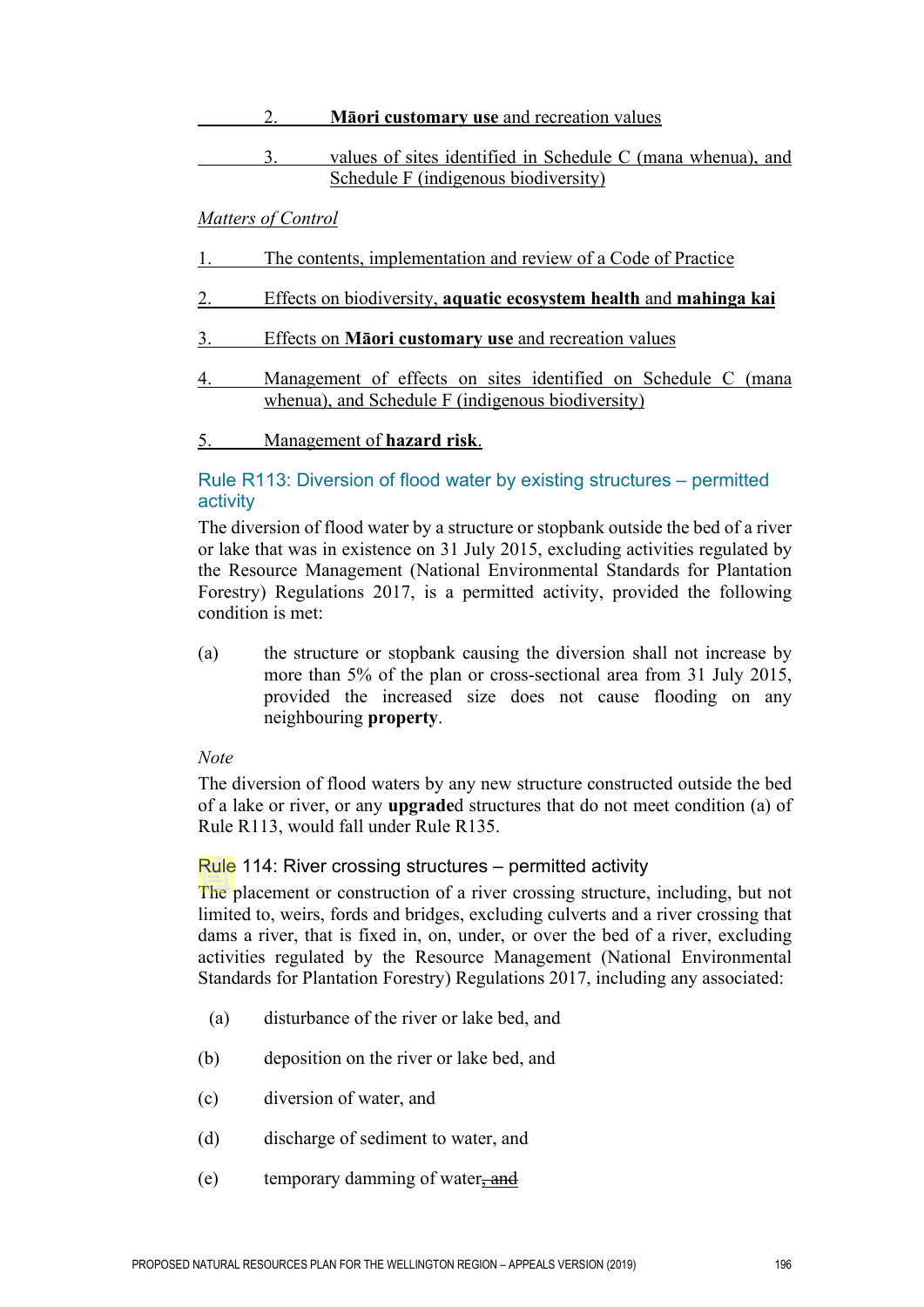#### (f) **reclamation** associated with the crossing structure

is a permitted activity, provided the following conditions are met:

- (f) the activity shall comply with the beds of lakes and rivers general conditions specified above in section 5.5.4, and
- (g) the river crossing that has any part of the structure fixed in or on the bed has a catchment area above the crossing of not more than:
	- (i) 200ha in any catchment in the region on the eastern side of the Ruamāhanga River, or
	- (ii) 50ha in any catchment in the region on the western side of the Ruamāhanga River, and
- (h) the formed crossing shall be no wider than what is required for the purpose of the crossing and the total area of the structure in or on the bed of the river shall not exceed 20m<sup>2</sup>, and
- (i) the activity does not occur within a site identified in Schedule C (mana whenua), and
- (j) the placement of a weir other than a customary weir, in, on over or under the bed of any river or connected area must also comply with the following:
- (i) the fall height of the weir must be no more than 0.5m, and
- (ii) the slope of the weir must be no steeper than 1:30, and
- (iii) the face of the weir must have roughness elements that are mixed grade rocks of 150 to 200mm diameter and irregularly spaced no more than 90mm apart to create a hydraulically diverse flow structure across the weir (including any wetted margins), and
	- (iv) the weir's lateral profile must be V-shaped, sloping up at the banks, and with a low-flow channel in the centre, with the lateral cross-section slope between 5° and 10°, and
- (k) for all new weirs (except customary weirs) and fords placed in rivers or connected areas, the information requirements of Regulations 62, and 64 and 67 as relevant for the structure of the Resource management (National Environmental Standards for Freshwater) Regulations 2020 shall be provided as set out in the regulations.

*Note*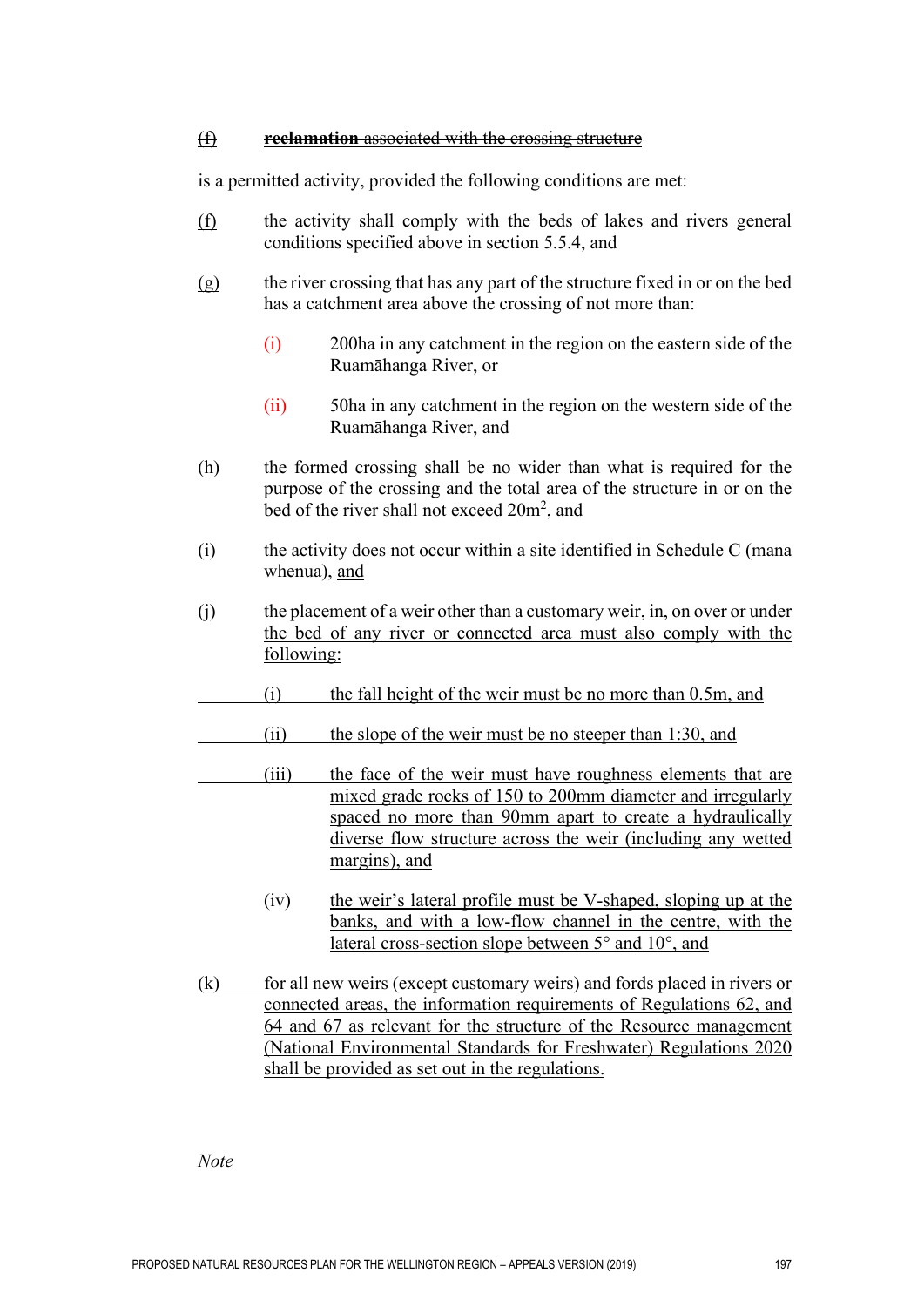Pipes, lines and cables are not considered to be river crossing structures and are addressed by Rule R117.

Condition  $\overrightarrow{(i)}$ (h) does not limit the total area of the structure over the bed of the river.

Rule R115: Culverts and ancillary culvert structures – permitted activity The placement of a culvert or an **ancillary culvert structure** that is fixed in, or on, the bed of a river excluding activities regulated by the Resource Management (National Environmental Standards for Plantation Forestry) Regulations 2017 including any associated:

- (e) disturbance of the river or lake bed, and
- (f) deposition on the river or lake bed, and
- (g) diversion of water, and
- (h) discharge of sediment to water, and
- (e) temporary damming of water, and

# (f) **reclamation** associated with the culvert

- (f) the activity shall comply with the beds of lakes and rivers general conditions specified above in Section 5.5.4, except condition (l) (not altering the natural course of the river), and
- $(g)$  the activity does not occur within a site identified in Schedule C (mana whenua), and
- (h) where multiple culverts are placed side by side, the total capacity of the multiple culverts shall not be less than that of a single culvert which complies with this rule, and
- (i) the culvert, associated fill and culvert placement shall comply with the following dimensions:
	- (i) a maximum culvert length of 20m (excluding any **ancillary culvert structure**), and
	- (ii) for circular culverts an external culvert diameter of 0.3m to 1.2m (inclusive), and
	- (iii) for non-circular culverts an external width and height of 0.3m to 1.2m each (inclusive), and
	- (iv) a culvert diameter, or width that is at least as wide as the river bed at the point at which the culvert is installed and the culvert's width where it intersects with the bed of the river of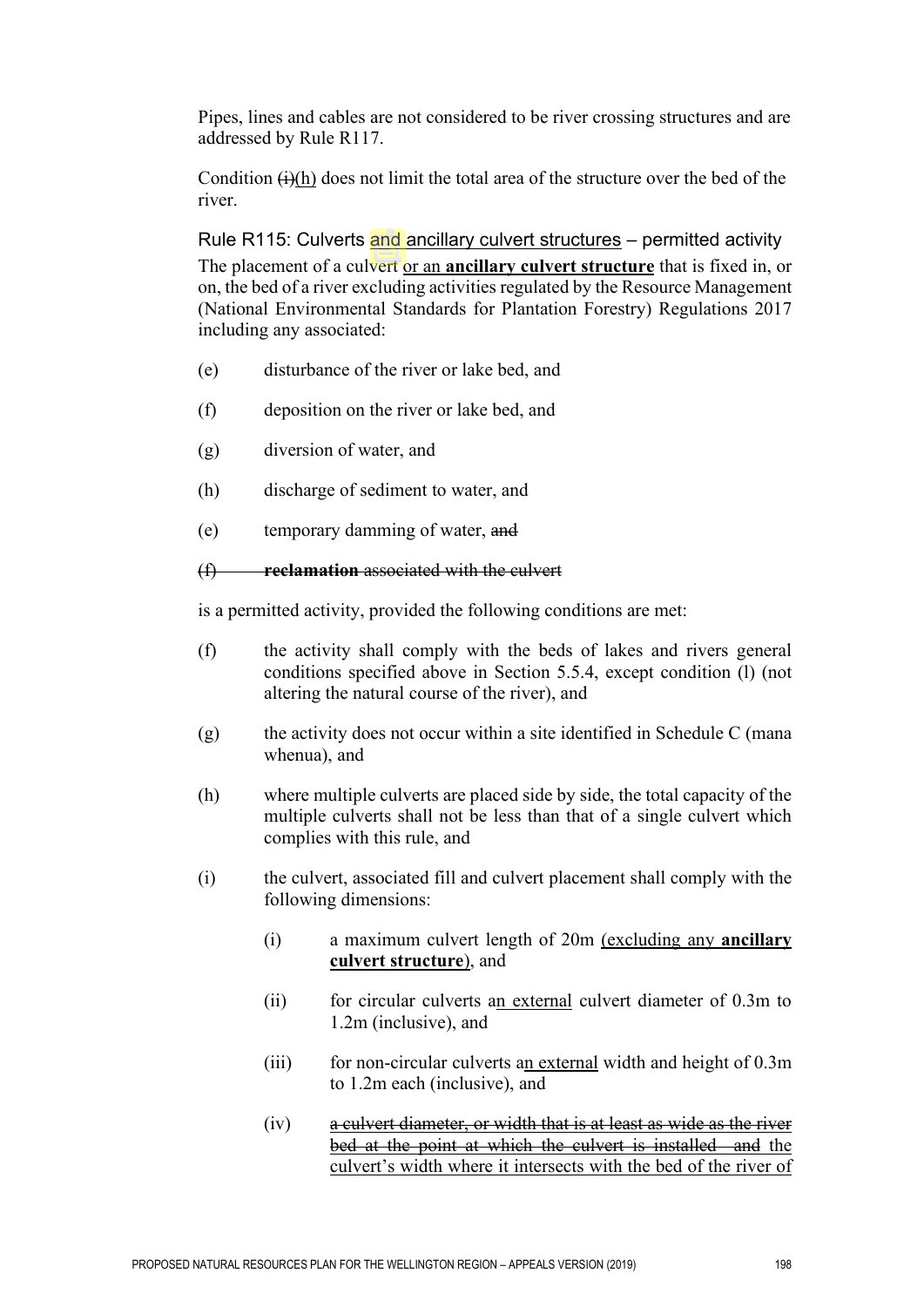connected area must be more than 1.3 times the width of the bed at that location,

## (and which complies with (h)(ii) and (h)(iii) above),

- (v) a maximum fill height of 2m above the top of the culvert unless a spillway is constructed to enable the passage of a 5% annual exceedence probability (20 year return period) flood event without the fill being overtopped, and
- (j) a minimum culvert installation depth below the bed of  $250\%$  of the width of the culvert, or the culvert must be open bottomed, and
- (k) the bed substrate must be present over the full length of the culvert and stable at the flow rate at or below which the water flows for 80% of the time; and
- (l) the culvert shall be positioned so that its alignment and gradient are the same as the river, and
- (m) the mean cross-sectional water velocity in the culvert must be no greater than that in all immediately adjoining river reaches; and
- (n) the culvert shall be constructed to allow:
	- (i) the flow from a 5% annual exceedence probability (20 year return period) flood event without overtopping, unless the overtopping flows to a specifically designed spillway, and
	- (ii) the flow from a two year return period flood event without any flow impediment, and
- (o) the culvert inlet and outlet shall be protected against erosion, and
- (p) any **ancillary culvert structure** shall not occupy a total bed area of greater than 10m<sup>2</sup>, and
- (q) all practicable steps shall be taken to **minimise** the release of sediment during construction, and
- (r) the culvert shall be constructed and maintained to avoid any aggradation or erosion of the bed, including any erosion at the inlet and outlet of the culvert, and
- (s) the culvert shall be constructed and maintained to avoid causing any flooding on any neighbouring properties, and
- (t) the culver provides for continuity of geomorphic processes (such as the movement of sediment and debris); and
- (u) the information requirements of Regulations 62, 63 and 68 of the Resource Management (National Environmental Standards for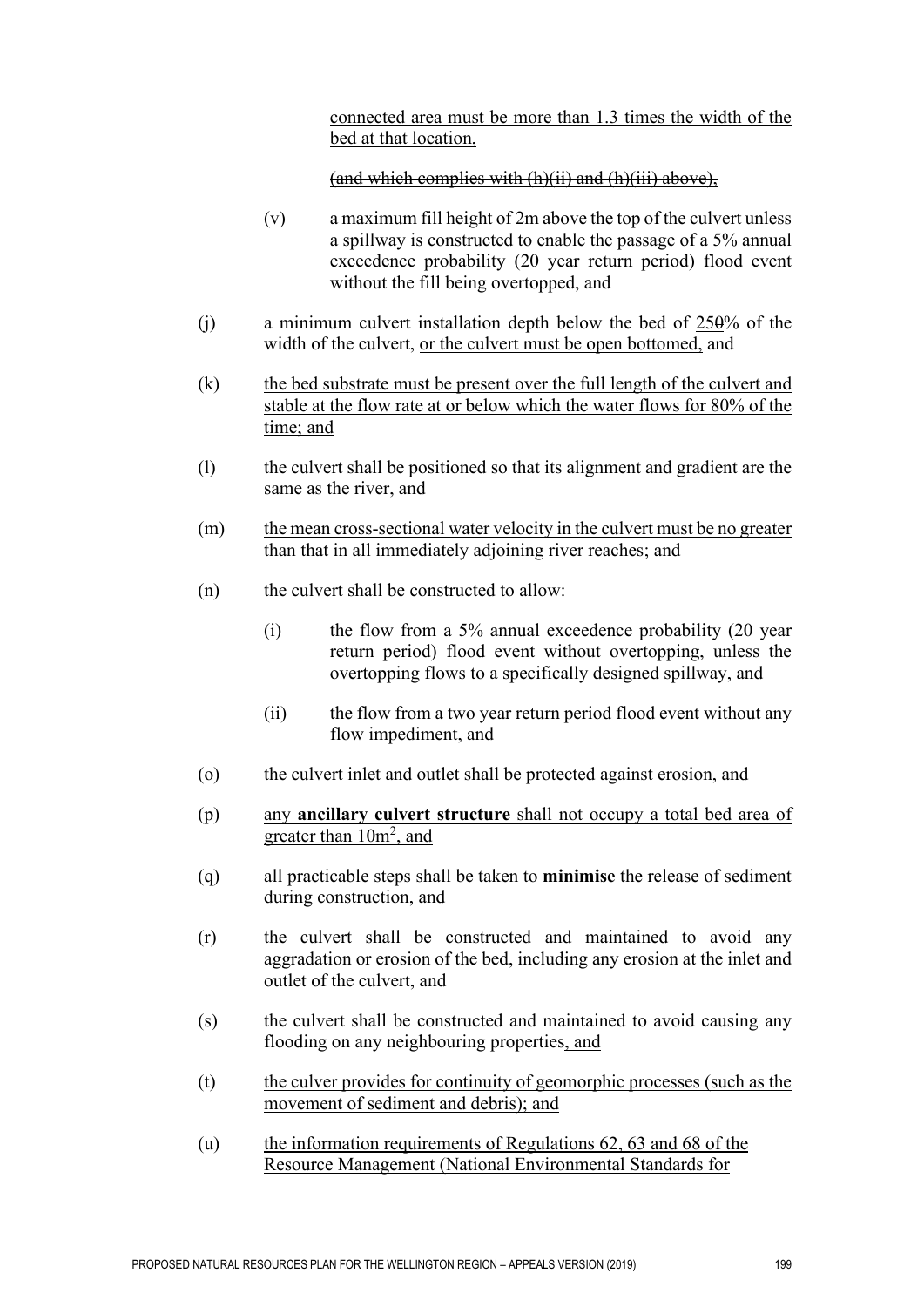# Freshwater) Regulations 2020 shall be provided as set out in the regulation.

# Rule R116: Establishing a dam – permitted activity

The placement of a new dam, that is fixed in, on, or under the bed of a river including any associated:

- (a) disturbance of the river or lake bed, and
- (b) deposition on the river or lake bed, and
- (c) diversion of water, and
- (d) damming of water, and
- (e) discharge of sediment to water, and
- (f) **reclamation** associated with the dam structure, and
- (f) the damming of water outside the bed of a lake or river by a dam structure

- (g) where the dam occurs in the bed of a lake or river, the activity shall comply with the beds of lakes and rivers general conditions specified above in Section 5.5.4, except condition (l) (not altering the natural course of the river), and, where the activity occurs in an **ephemeral flow path**, condition (d) (fish passage), and
- (h) the activity does not occur within a site identified in Schedule C (mana whenua), and
- (i) the dam is not located in and does not cause water to pond in, a **significant natural wetland** identified in Schedule F3 (significant wetlands) or an outstanding water body identified in Schedule A (outstanding water bodies), and
- (i) the dam shall not impound more than  $20,000m^3$  of water above natural ground level, and
- (k) the dam has a maximum water depth of less than 3m (measured from the natural ground level at the downstream toe of the dam structure), and
- (l) any new dam does not have a catchment area above the dam of more than 20ha, and
- (m) the water impounded by the dam does not encroach onto adjoining **properties**, and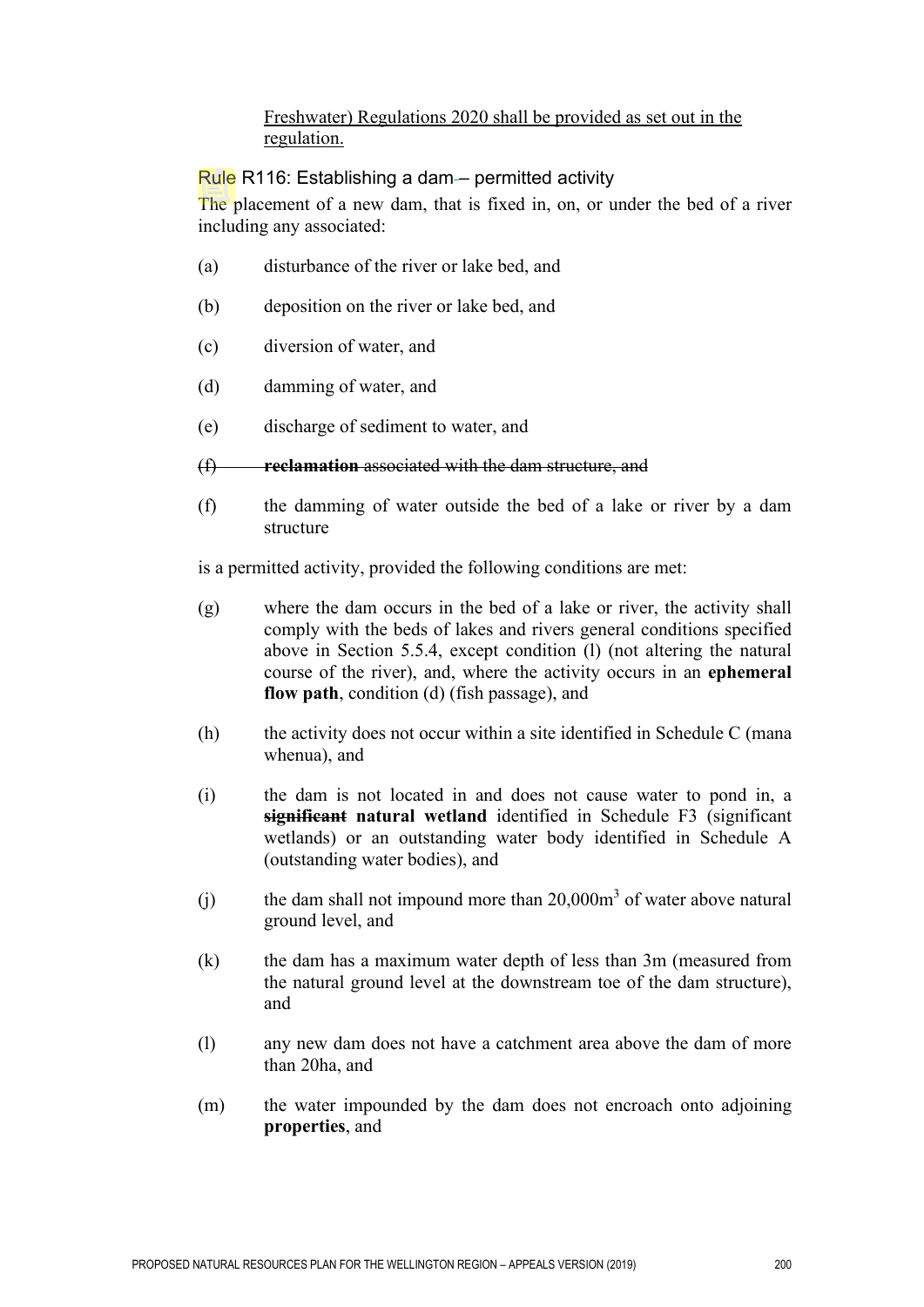- (n) a spillway or overflow pipe is constructed to prevent the dam from overtopping in a 5% annual exceedence probability (20 year return period) flood event, and connects or discharges to the downstream watercourse, and
- (o) any new dam in a permanently flowing river shall maintain a flow out of the dam at all times including during filling of the dam.

#### *Note*

If a dam retains 4m or more depth or holds  $20,000m<sup>3</sup>$  of water or more, then a building consent is required in accordance with the Building Act 1991. This rule does not permit the taking of water from behind the dam structure. This is controlled by other rules in the Plan.

# Rule R117: New structures – permitted activity

The placement of a new structure, including sediment retention weirs, pipes, ducts, cables, hydrological and water quality monitoring equipment, fences, erosion protection structures, debris arrestor structures and structures associated with **vegetative bank edge protection** except a structure permitted by Rules R114, R115, and R116 and passive flap gates, that is fixed in, on, under, or over the bed of any river or lake, excluding activities regulated by the Resource Management (National Environmental Standards for Plantation Forestry) Regulations 2017 except general condition 5.5.4(n)), including any associated:

- (a) disturbance of the river or lake bed, and
- (b) deposition on the river or lake bed, and
- (c) diversion of water, and
- (d) discharge of sediment to water, and
- (e) temporary damming of water, and
- (f) partial stream **reclamation** associated with the structure

- (f) the activity shall comply with the beds of lakes and rivers general conditions specified above in Section 5.5.4, and
- $(g)$  the activity does not occur within a site identified in Schedule C (mana whenua), excluding adding pipes or cables to an existing structure or providing for fish refuge, and
- (h) the activity does not occur in or on any part of the river bed identified as inanga spawning habitat in Schedule F1 (rivers/lakes), and
- (i) the structure does not occupy a bed area any greater than 10m², except for where the structure is associated with **vegetative bank edge**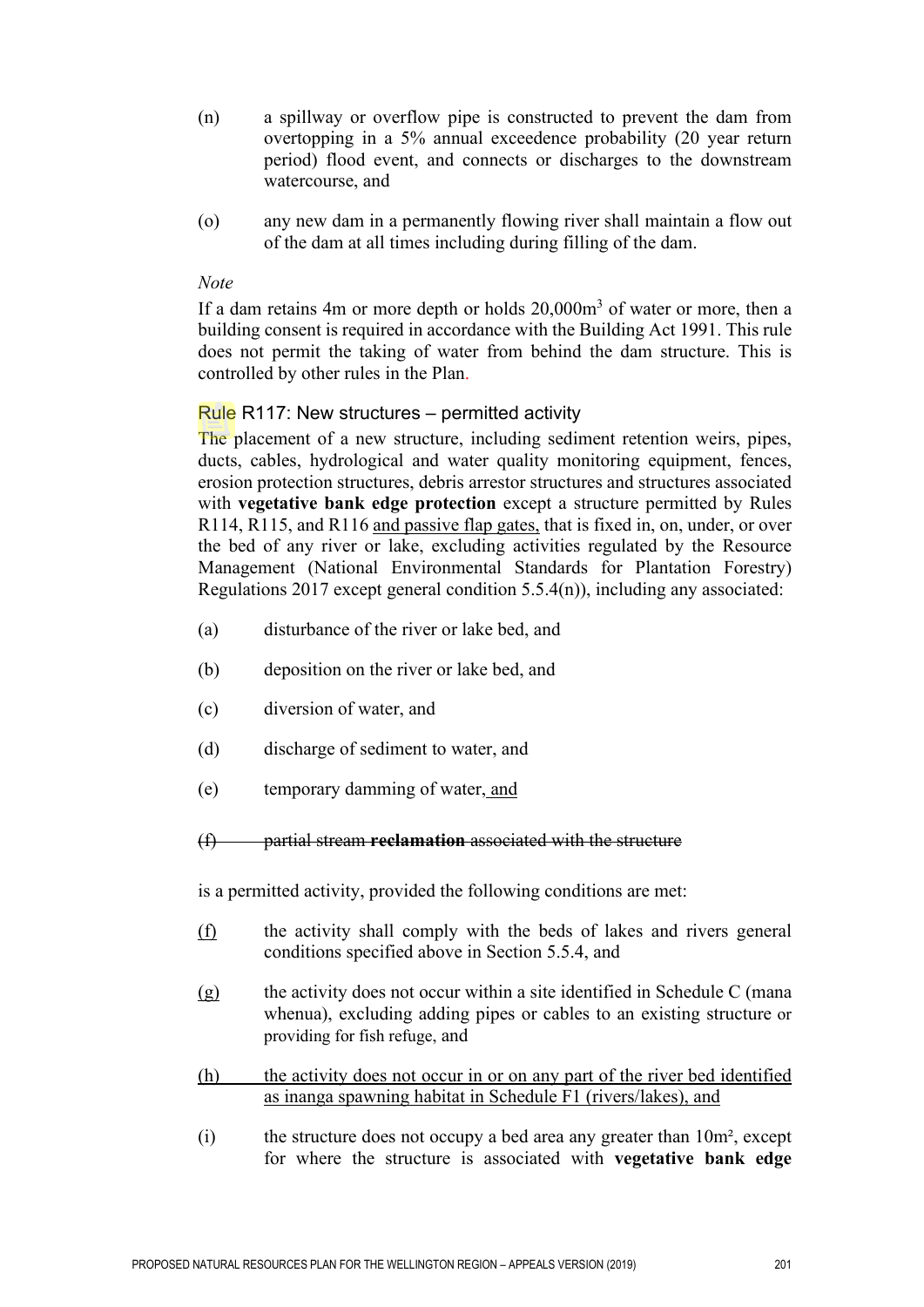**protection**, or a pipe, duct, fence or cable which is located over or under the bed where no bed occupancy limits apply, and

- (j) the catchment upstream of any sediment retention weir is not greater than 200ha, and
- (k) the height of any sediment retention weir from the upstream base to the crest of the weir at the time of construction shall be no more than 0.5m, and
- (l) the placement of a weir other than a customary weir, in, on over or under the bed of any river or connected area must also comply with the following:
- (i) the fall height of the weir must be no more than 0.5m, and
- (ii) the slope of the weir must be no steeper than 1:30, and
	- (iii) the face of the weir must have roughness elements that are mixed grade rocks of 150 to 200mm diameter and irregularly spaced no more than 90mm apart to create a hydraulically diverse flow structure across the weir (including any wetted margins), and
	- (iv) the weir's lateral profile must be V-shaped, sloping up at the banks, and with a low-flow channel in the centre, with the lateral cross-section slope between 5° and 10°, and
- (m) for all new weirs (except customary weirs), non-passive flap gates, aprons and ramps, placed in rivers or connected areas, the information requirements of Regulations 62, and 64,65, and 68 as relevant for the structure, of the Resource Management (National Environmental Standards for Freshwater) Regulations 2020 shall be provided as set out in the regulations.

#### *Note*

The placement of a passive flap gate in, on, over or under the bed of any river or connected area is a non-complying activity regulated by the Resource Management (National Environment Standards for Freshwater) Regulations 2020.

#### Rule R125: Structures within a site identified in Schedule C (mana whenua) – restricted discretionary activity

The placement of a river crossing structure, a culvert, new dam, or other structure that that is fixed in, on, or under, or over the bed of a river within a site identified in Schedule C (mana whenua), including any associated:

(a) disturbance of the river or lake bed, and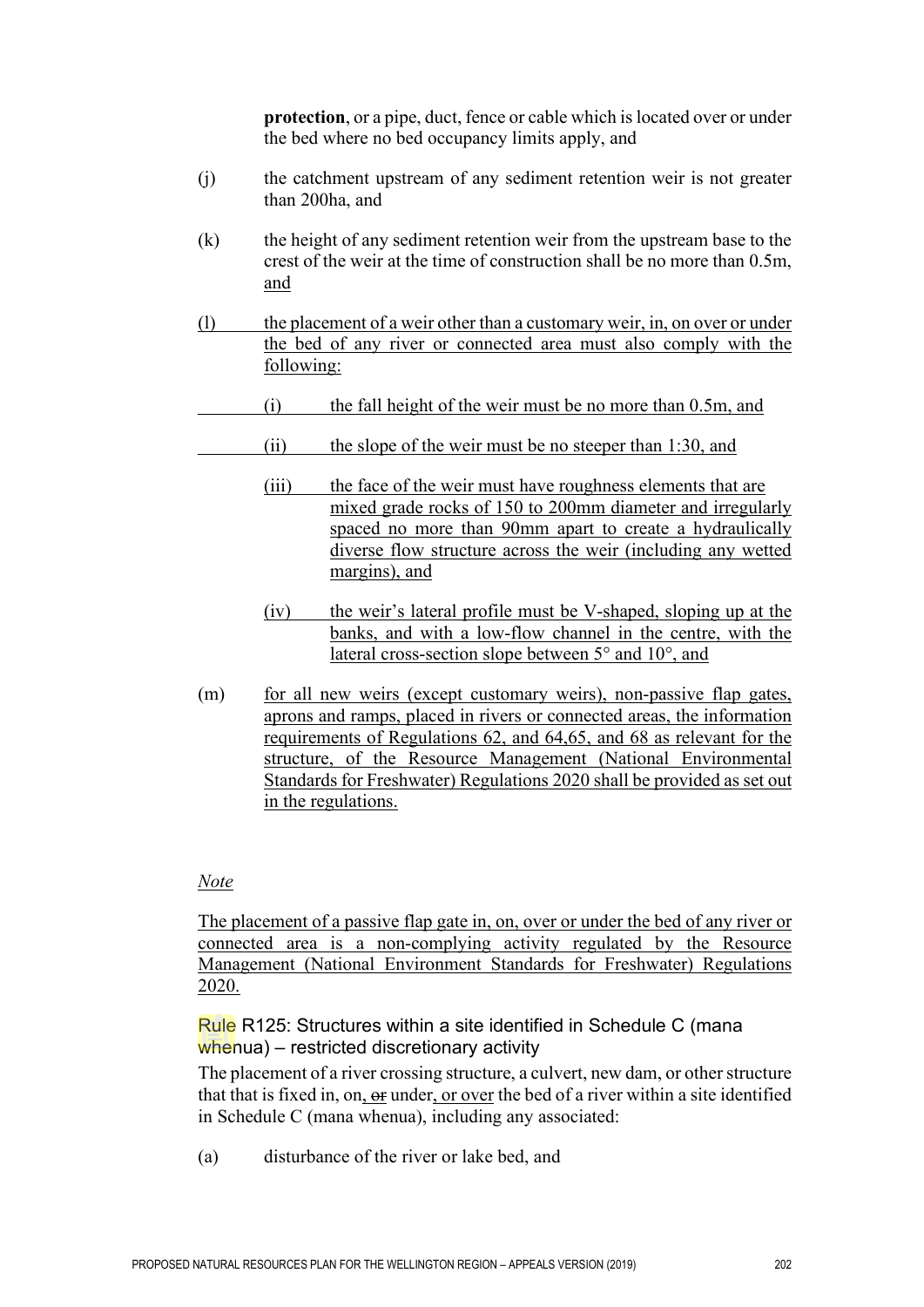- (b) deposition on the river or lake bed, and
- (c) diversion of water, and
- (d) damming of water, and
- (e) discharge of sediment to water, and
- (f) **reclamation** associated with the dam structure, and
- (f) the damming of water outside the bed of a lake or river by a dam structure

is a restricted discretionary activity, provided the following conditions are met:

- (g) any river crossing (other than a culvert) must meet the conditions of Rule R114, except condition  $\Theta$ (i), and
- (h) any culvert must meet the conditions of Rule R115, except condition  $(h)(h)$ , and
- (i) any new small dam structure, must meet the conditions of Rule R116, except condition  $\overrightarrow{(i)}$ (h), and
- (j) any other small new structure must meet the conditions of Rule R117 except condition  $(h)(g)$ .

#### *Matters for discretion*

1. Effects on sites identified in Schedule C (mana whenua) with significant **mana whenua** values

#### Rule R118: Removing or demolishing structures – permitted activity

The removal or demolition of a structure or a part of a structure that is fixed in, on, under, or over any river or lake bed, excluding activities regulated by the Resource Management (National Environmental Standards for Plantation Forestry) Regulations 2017 including any associated:

- (a) disturbance of the river or lake bed, and
- (b) deposition on the river or lake bed, and
- (c) diversion of water, and
- (d) discharge of sediment to water

- (e) the activity shall comply with the beds of lakes and rivers general conditions specified above in Section 5.5.4, and
- (f) the removal or demolition of the structure disturbs less than  $10m^{23}$  of the bed of the river or lake, and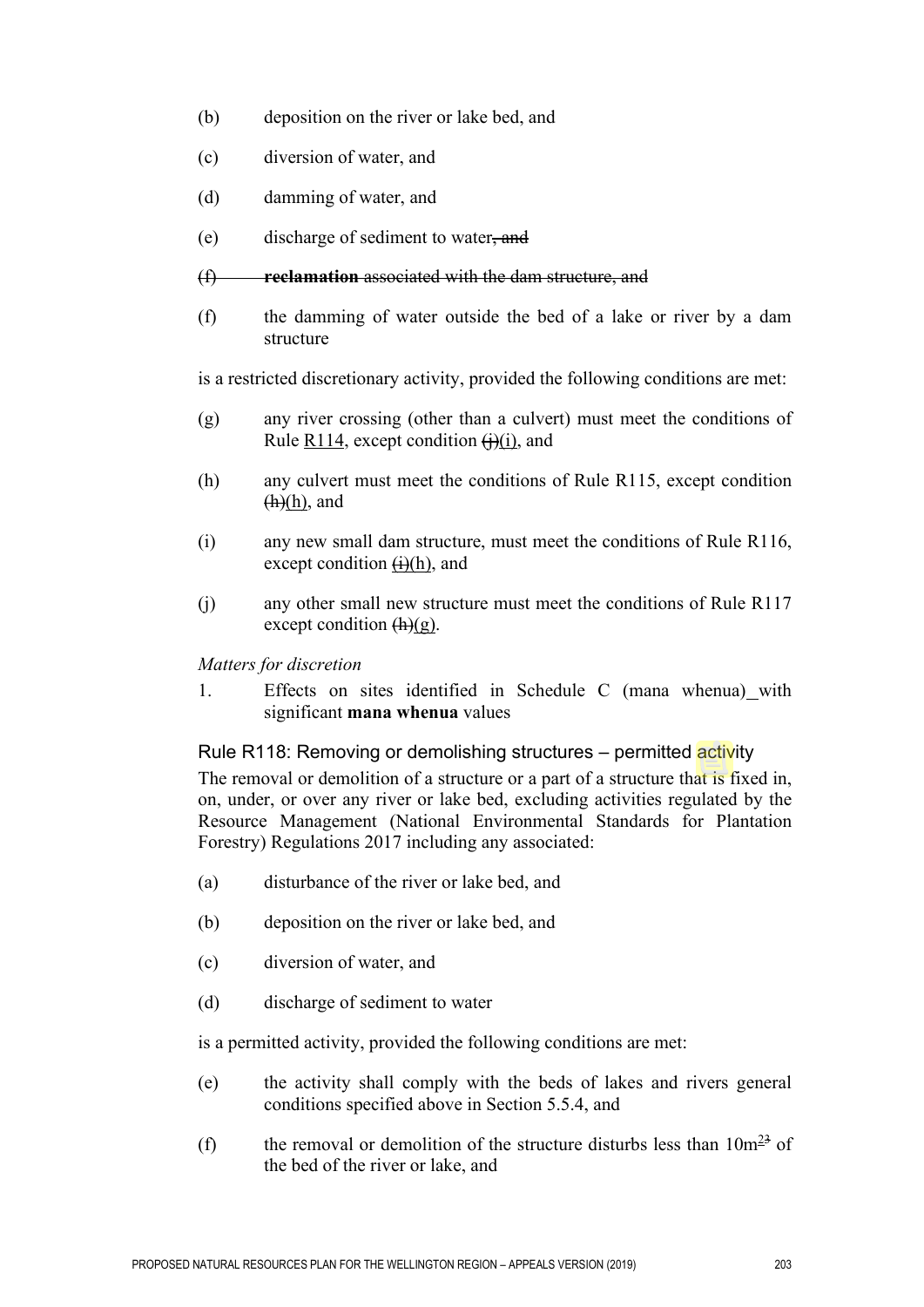- (g) it results in the complete removal of the structure from the river or lake bed, or the complete removal of that part of the structure requiring removal from the river or lake bed, and
- (h) no explosives shall be used in the demolition of the structure, and
- (i) the removal or deposition shall not result in the diversion of water from a **natural wetland**.

Rule R119: Clearance or removal of flood debris and beach recontouring – permitted activity

The clearance or removal of **flood debris** on the bed of a river or lake, and **beach recontouring** of the bed of a river (including, but not limited to, beach ripping), excluding activities regulated by the Resource Management (National Environmental Standards for Plantation Forestry) Regulations 2017 except general conditions 5.5.4(n)) including any associated:

- (a) disturbance of the river or lake bed, and
- (b) deposition of natural material on the river or lake bed, and
- (c) discharge of sediment to water associated with the clearing of **flood debris**

- (d) the activity shall comply with the beds of lakes and rivers general conditions specified above in Section 5.5.4, excluding condition (f) (trout spawning) if the activity is solely for the purpose of removing **flood debris** from the inlet or outlet of a culvert or **stormwater** discharge pipe, or to remove **flood debris** from against the supporting structures of a bridge, and if in the case of both of these exceptions, the removal is necessary to maintain the immediate integrity and safety of the affected structures, and
- (e) the removal of **flood debris** shall be for the purposes of flood or erosion control or to maintain the integrity of a structure, and
- (f) any **beach recontouring** operation shall not occur on any part of the bed covered by water at the time of the bed disturbance, and
- (g) depth of excavation for **beach recontouring** activities shall not extend below a level greater than 0.1m above the water level adjacent to the extraction site and shall not extend to a depth greater than 1m, and
- (h) any moved or extracted river bed material or **flood debris** shall not be placed in the bed of the river in such a way as it forms a mound or causes the natural course of the river to be altered in a flood event, and
- (i) any **beach recontouring** shall only be for the purposes of mitigating the adverse effects of flooding or erosion, and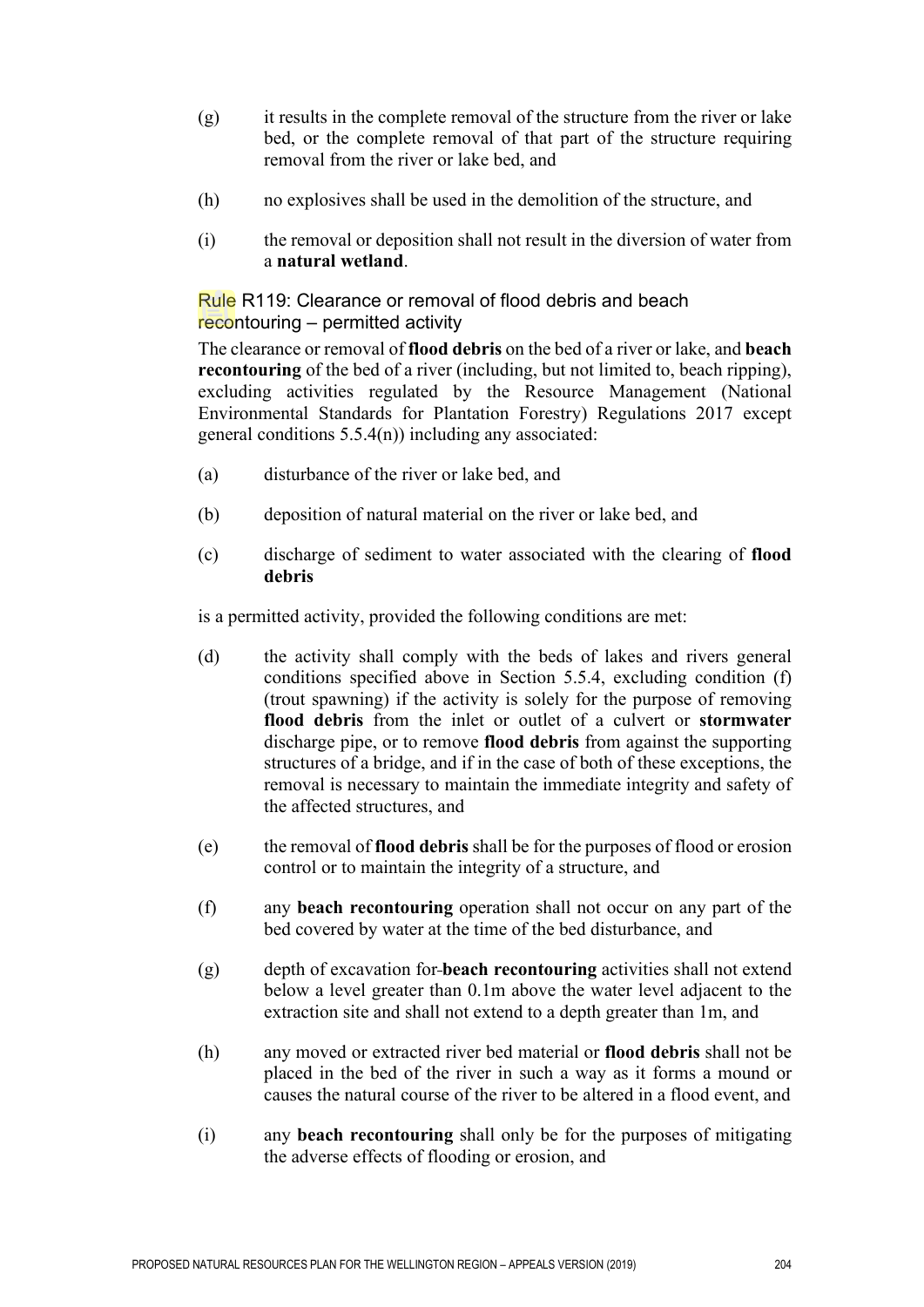(j) the activity does not occur within a site identified in Schedule C (mana whenua).

## *Note*

General condition 5.5.4(n) prevails over the Resource Management (National Environmental Standards for Plantation Forestry) Regulations 2017.

The removal or extraction of gravel, sand or other natural bed material from the bed of a river is provided for in Rule R120.

## Rule R120: Minor sand and gravel extraction – permitted activity

The excavation or other disturbance of the bed of a river for the purpose of extracting gravel or other bed material, excluding activities regulated by the Resource Management (National Environmental Standards for Plantation Forestry) Regulations 2017 except general condition 5.5.4(n)) including any associated:

(a) deposition on the river or lake bed

- (b) the activity shall comply with the beds of lakes and rivers general conditions specified above in Section 5.5.4, and
- (c) extraction in any 12 month period shall be limited to whichever is the lesser of:
	- (i)  $15m<sup>3</sup>$  for an individual's needs, or
	- (ii) 50m<sup>3</sup> for use on the **property** on which the river bed occurs or is adjacent to, or
	- (iii)  $1m<sup>3</sup>$  where the material is removed from Te Awa Kairangi/Hutt River, which must be collected by non-mechanical means, and
- (d) the extraction site is not covered by water at the time of extraction, and
- (e) the extraction shall not extend to a level deeper than whichever is the greater of the following:
	- (i) 0.1m above the water level adjacent to the extraction site, or
	- (ii) 0.5m below the original height of the beach where the extraction is occurring, and
- (f) no machinery shall operate in the area of the river bed covered in water, except for crossings to access and haul gravel. River crossing for this purpose shall be limited to one crossing point at each gravel extraction location, and
- (g) there shall be no stockpiling of extracted gravel on the bed of the river, and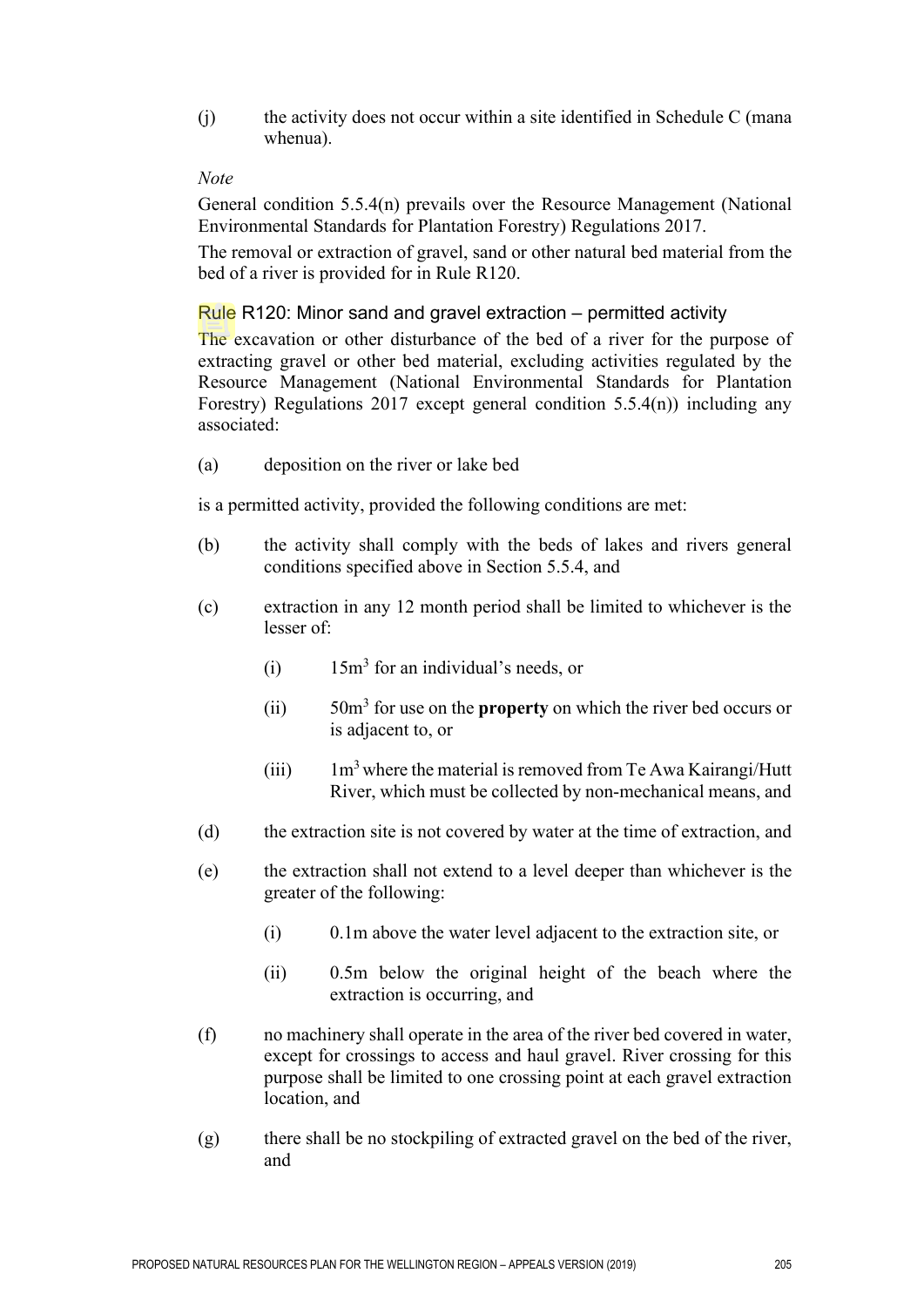- (h) the extraction site shall be set back more than 150m upstream from any established water level recorder, more than 50m upstream and downstream from any established weir, ford, culvert, bridge, dam, surface water intake structure or network utility structure, and more than 50m upstream or downstream from any existing flood control structures located in the bed of the river, and
- (i) the extraction site shall be groomed upon completion of the extraction so that there are no mounds, depressions, steep cut banks or edges left on the river bed., and
- (j) the activity does not occur within a site identified in Schedule C (mana whenua).

#### *Note*

General condition 5.5.4(n) prevails over the Resource Management (National Environmental Standards for Plantation Forestry) Regulations 2017.

# Rule R129A: Gravel extraction for flood protection purposes or erosion mitigation inside sites of significance – discretionary activity

Destruction, damage or disturbance associated with gravel extraction for flood protection purposes or erosion mitigation inside a site or habitat identified in Schedule C (mana whenua), Schedule F4 (coastal sites), Schedule F5 (coastal habitats) or Schedule J (geological features) in the bed of a lake or river, including any associated:

- (a) deposition on the river or lake bed, and
- (b) discharge of sediment to water, and
- (c) diversion of water

is a discretionary activity.

Rule R121: Maintenance of drains and highly modified rivers or streams within an individual property – permitted activity

The removal of vegetation or bed material and associated sediment from any farm **drain** or any **highly modified river or stream** within an individual **property**, excluding a any **drain** or **highly modified river or stream** that is managed in associated with as part of a **stormwater network** or that is a **water race**, including any associated:

- (a) disturbance of the bed, and
- (b) deposition on the bed, and
- (c) diversion of water, and
- (d) discharge of sediment to water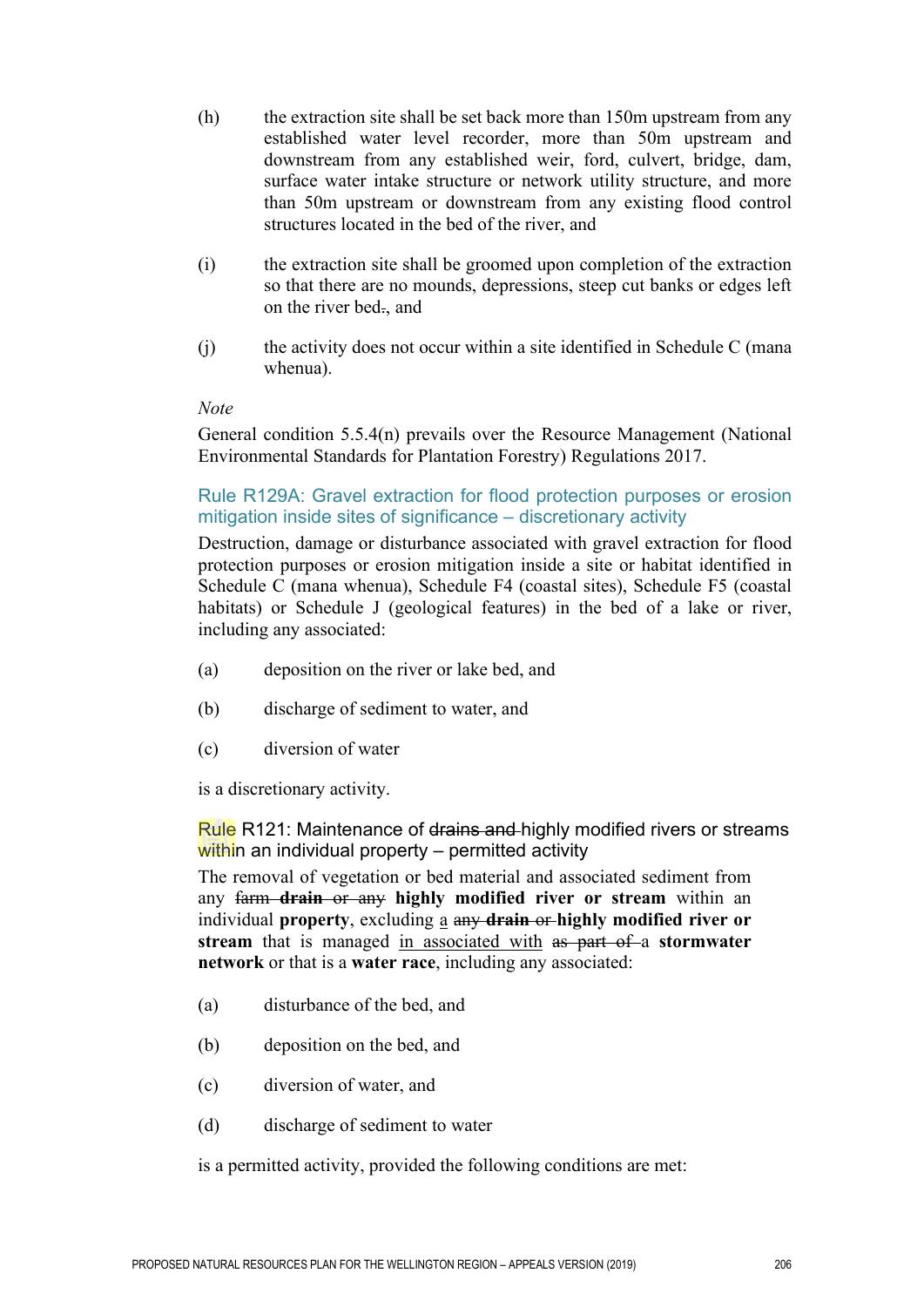- (e) the activity shall comply with the beds of lakes and rivers general conditions specified above in Section 5.5.4, except condition (g) (sediment condition), with all reference to a river or lake being read to also include **drain** (as well as a **highly modified river or stream**, and
- (f) any works to alter the depth or width of a **drain** or **highly modified river or stream** shall not excavate any deeper or wider than the original grade or cross section of the channel, unless the widening or deepening is for the purpose of constructing or maintaining a sediment retention trap or a fish refuge bay, and
- (g) an intact vegetation cover (excluding weeds) shall be retained on the banks of the watercourse, and
- (h) any fish (except identified pest species), kākahi and kōura removed from the **drain** or **highly modified river or stream** during maintenance works shall be returned to the **drain** or **highly modified river or stream** at a site upstream of the works as soon as practicable, and no later than one hour after its removal, and
- (i) any sediment, or bed or plant material removed from the **drain** or **highly modified river or stream** shall be placed and spread on adjoining land in such a way that it cannot slump and be washed back into the **drains**, or **highly modified river or stream** or other waterbodies, including wetlands, and
- (j) if mechanically clearing, to provide fish refuge areas, either:
	- only one side of the **drain** or **highly modified river or stream**   $(i)$ shall be cleared at any one time, and the other side may only be cleared at least three months following completion of the initial works, or
	- (ii) if clearing both sides of the **drain** or **highly modified river or stream**, for every 200m length of **drain** or **highly modified river or stream** cleared either:
		- 1. at least a 10m length, or 5% bed area, of intact aquatic vegetation cover is retained (and may not be cleared for at least three months), or
		- 2. a constructed fish refuge that is at least  $1m^2$  is provided, and
- (k) sediment shall be trapped at the downstream end of the cleared reach by either installing a sediment trap or a sediment retention device, or retaining a length of intact aquatic vegetation that is at least 10m in length until, at least:
	- (i) the end of each working day where the reach has been cleared working upstream, or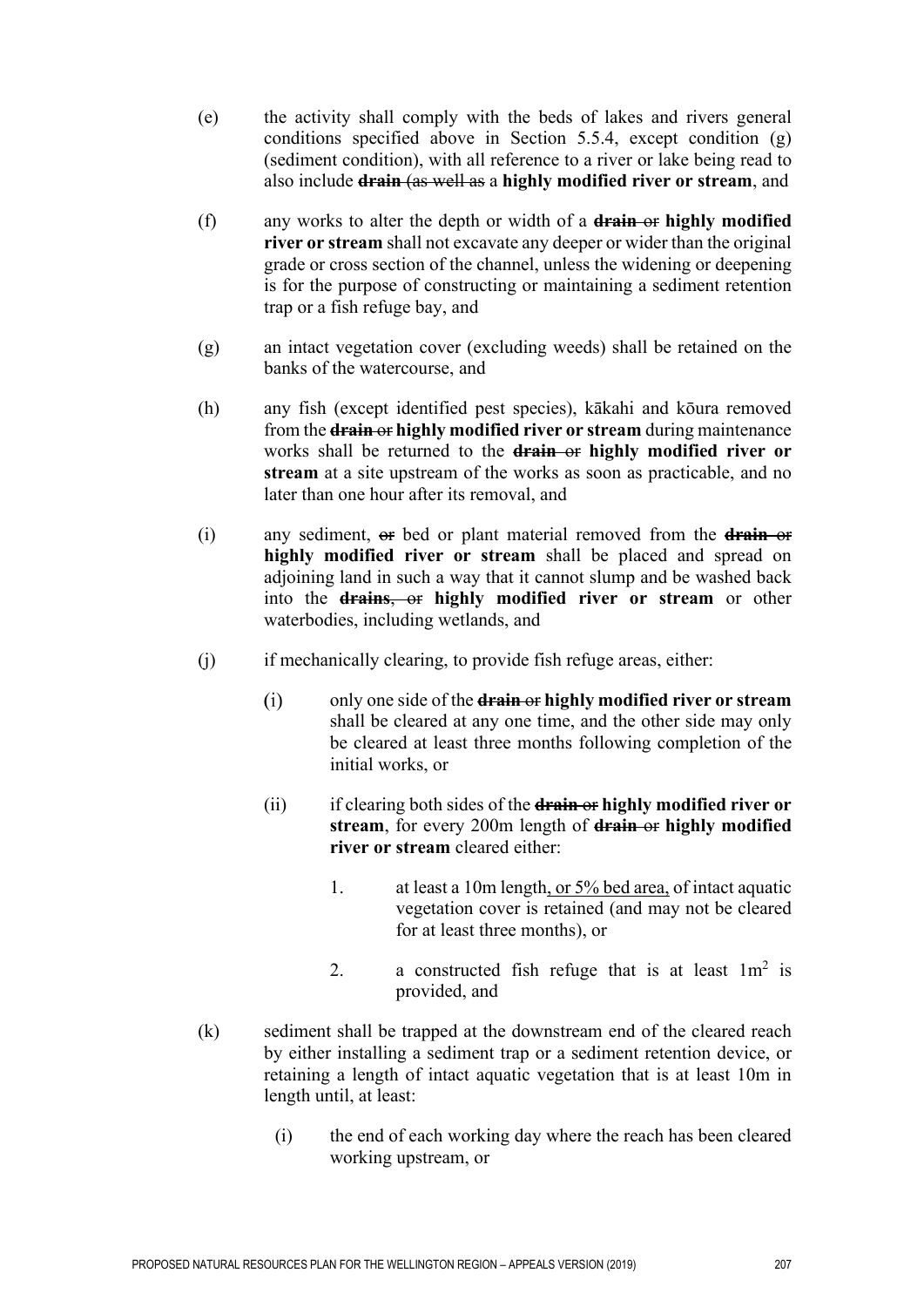- (ii) otherwise the end of the following working day.
- (l) any maintenance works in the bed of a **highly modified river or stream** shall not remove any woody debris with a diameter greater than 0.2m from the **highly modified river or stream** unless it is causing, or has the potential to cause a flood or erosion threat, or a threat to infrastructure, and
- (m) where works are only being undertaken in a section of **highly modified river or stream** where the substrate that is to be removed is dry, conditions (h), (j) and (k) do not apply, but a sediment retention device shall be installed at the downstream end of the cleared reach and shall be maintained until after the first rainfall event following completion of works, and
- (n) for properties located in the whitebait migration zone shown on Map 56, between 1 August and 31 December:
	- (i) a visual inspection of the works area is undertaken immediately prior to the works and if a shoal of whitebait is present, no mechanical vegetation clearance and sediment removal work shall be undertaken until the shoal passes, and
	- (ii) mechanical vegetation clearance and sediment removal work shall not occur more than once per reach.

#### *Note*

Many watercourses that are considered to be drains are natural watercourses that have been highly modified, often over many decades, and include channels dug to drain natural wetlands.

To provide guidance for landowners and plan users, highly modified rivers and streams have been mapped in those parts of the region that have a high concentration of these watercourse types (see here - [GIS Mapping - Watercourses\)](http://gwrc.maps.arcgis.com/apps/webappviewer/index.html?id=87a85d0ad2a3493fbeccb789eac79773).

Guidance on watercourse classification is also available (see here [Watercourse](http://www.gw.govt.nz/good-management-practice/)  [Categorisation Guidance\)](http://www.gw.govt.nz/good-management-practice/).

The application of **agrichemicals** over **surface water bodies** or over lake or river beds is covered in Section 5.1.13.

Cleaning and inspection of all equipment, machinery, or operating plant may be required under the Biosecurity Act 1993 to prevent the spread of "pests" or "unwanted organisms".

Rule R121A: Removal of aquatic vegetation and/or accumulated sediment from the bed of a **highly modified river or stream** or a stream used to convey **stormwater** in an urban area by a local COASTAT authority – permitted activity

The removal of aquatic vegetation and/or accumulated sediment by a local authority from the bed of a **highly modified river or stream** and other streams used to convey **stormwater** in an urban area to manage the **hazard risk** of flooding to people, **property**, infrastructure and communities, or to maintain the efficiency of water races, including any associated: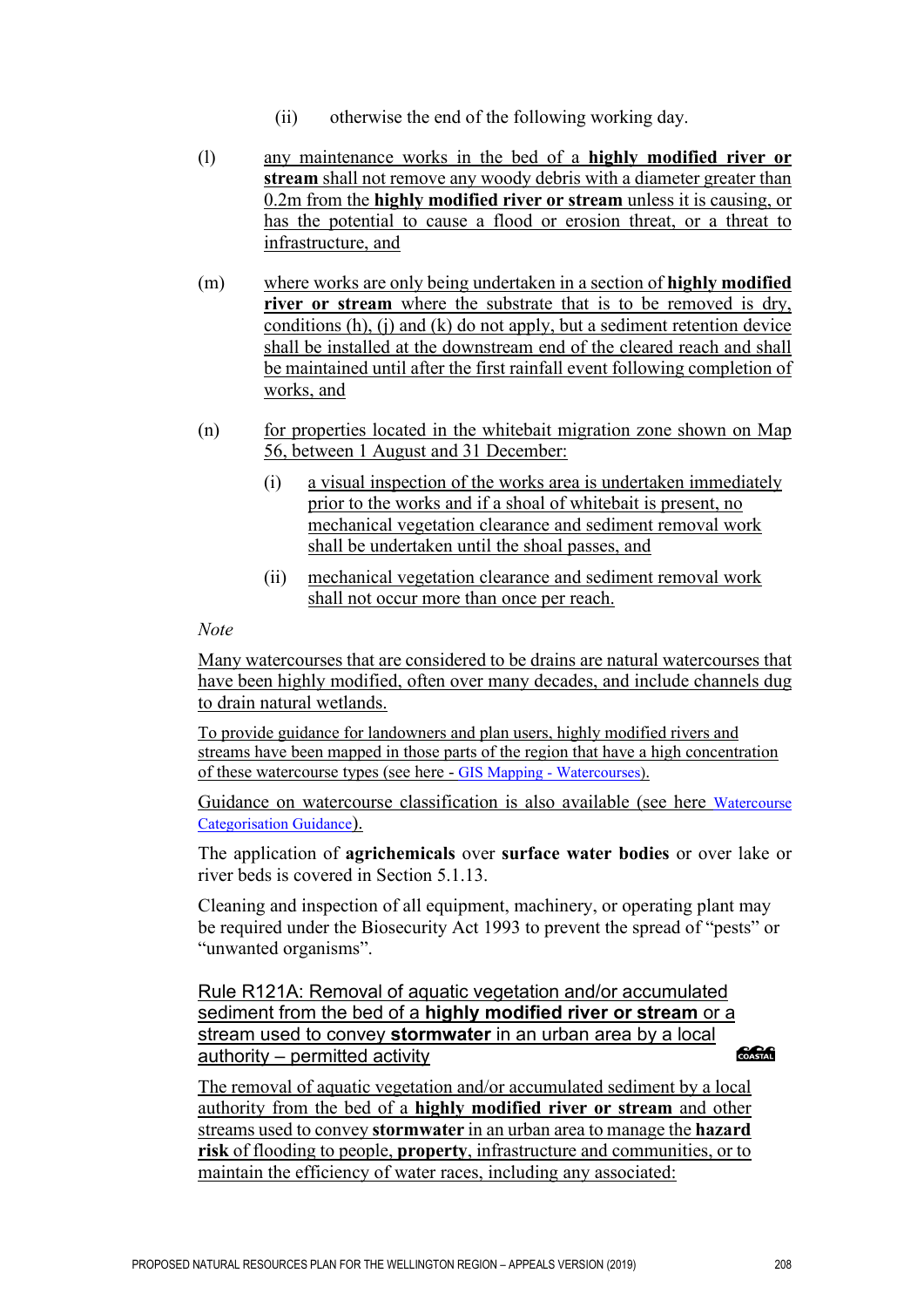- (a) disturbance of the bed, and
- (b) deposition on the bed, and
- (c) diversion of water, and
- (d) discharge of sediment to water

is a permitted activity until 30 June 2022, provided the following conditions are met:

- (e) a map identifying the waterbodies within which the local authority will be undertaking these activities is provided to Greater Wellington Regional Council by 30 November 2021, and
- (f) the activity shall comply with the conditions of Rule R121, except  $i(i)$ and (ii) if the activity is the removal of vegetation and/or accumulated sediment from the bed of the river or stream, or Rule R122 if the activity is the trimming or removal of vegetation from the bed of the river or stream and any associated sediment or bed material attached to the roots of the vegetation being removed, and
- (g) excluding water races, instream fish cover shall be retained or provided on at least 5% of the bed for every 200m of stream cleared.

# *Note*

For the avoidance of doubt, the excavation or other disturbance of the bed of a river for the purpose of extracting gravel or other bed material that is not accumulated sediment is a separate activity that is managed by Rules R112, R112A, R120 and R129.

Rule R121B: Removal of aquatic vegetation and/or accumulated sediment from the bed of a **highly modified river or stream** or a stream used to convey **stormwater** in an urban area by a local **CACA** authority – restricted discretionary activity

The removal of aquatic vegetation and/or accumulated sediment by a local authority from the bed of a **highly modified river or stream** and other streams used to convey **stormwater** in an urban area to manage the **hazard risk** of flooding to people, **property**, infrastructure and communities, or to maintain the efficiency of water races, including any associated:

- (a) disturbance of the bed, and
- (b) deposition on the bed, and
- (c) diversion of water, and
- (d) discharge of sediment to water

is a restricted discretionary activity, provided the following condition is met:

(e) the resource consent application includes a **vegetation and sediment removal management plan** in accordance with Schedule X (Vegetation and sediment removal plan).

*Matters for discretion*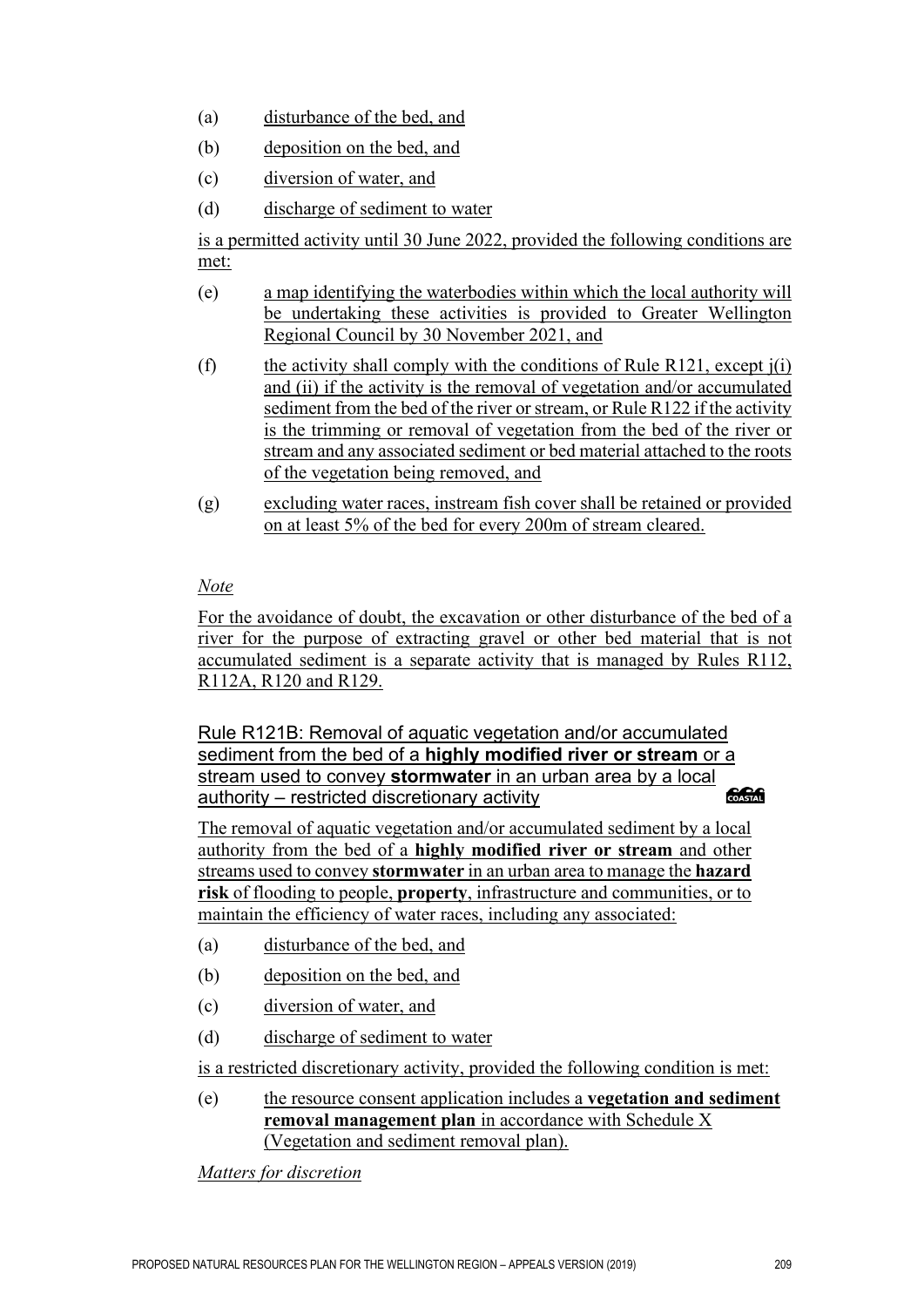- 1. The contents and implementation of the **vegetation and sediment removal management plan** in accordance with Schedule X.
- 2. Management of adverse effects, including cumulative effects, on **aquatic ecosystem health** and **mahinga kai**, contact recreation and **Māori customary use.**
- 3. Management of adverse effects on sites identified in Schedule A (outstanding water bodies), Schedule C (mana whenua), and Schedule F (indigenous biodiversity).
- 4. The benefits of flood risk mitigation.

# *Notification*

In respect of Rule R121B, applications are precluded from public notification (unless special circumstances exist).

# *Note*

For the avoidance of doubt, the excavation or other disturbance of the bed of a river for the purpose of extracting gravel or other bed material that is not accumulated sediment is a separate activity that is managed by Rules R112, R112A, R120 and R129.

Rule R122: Removing vegetation from the bed of any river or lake – permitted activity

The trimming or removal of vegetation (including weeds) from the bed of any river or lake (excluding a **drain** or **highly modified river or stream**) and any associated sediment or bed material attached to the roots of the vegetation being removed, excluding activities regulated by the Resource Management (National Environmental Standards for Plantation Forestry) Regulations 2017 except general condition  $5.5.4(n)$ , including any associated:

- (a) disturbance of the lake or river bed, and
- (b) deposition on the lake or river bed, and
- (c) diversion of water, and
- (d) discharge of sediment to water

- (e) the activity shall comply with the beds of lakes and rivers general conditions specified above in Section 5.5.4, and
- (f) the activity shall not cause any increase in flooding on neighbouring **properties**, and
- (g) any fish (except identified pest species), kākahi and kōura removed from the river or lake bed during maintenance works shall be returned to the river or lake at a site upstream of the works as soon as practicable, and no later than one hour after removal, and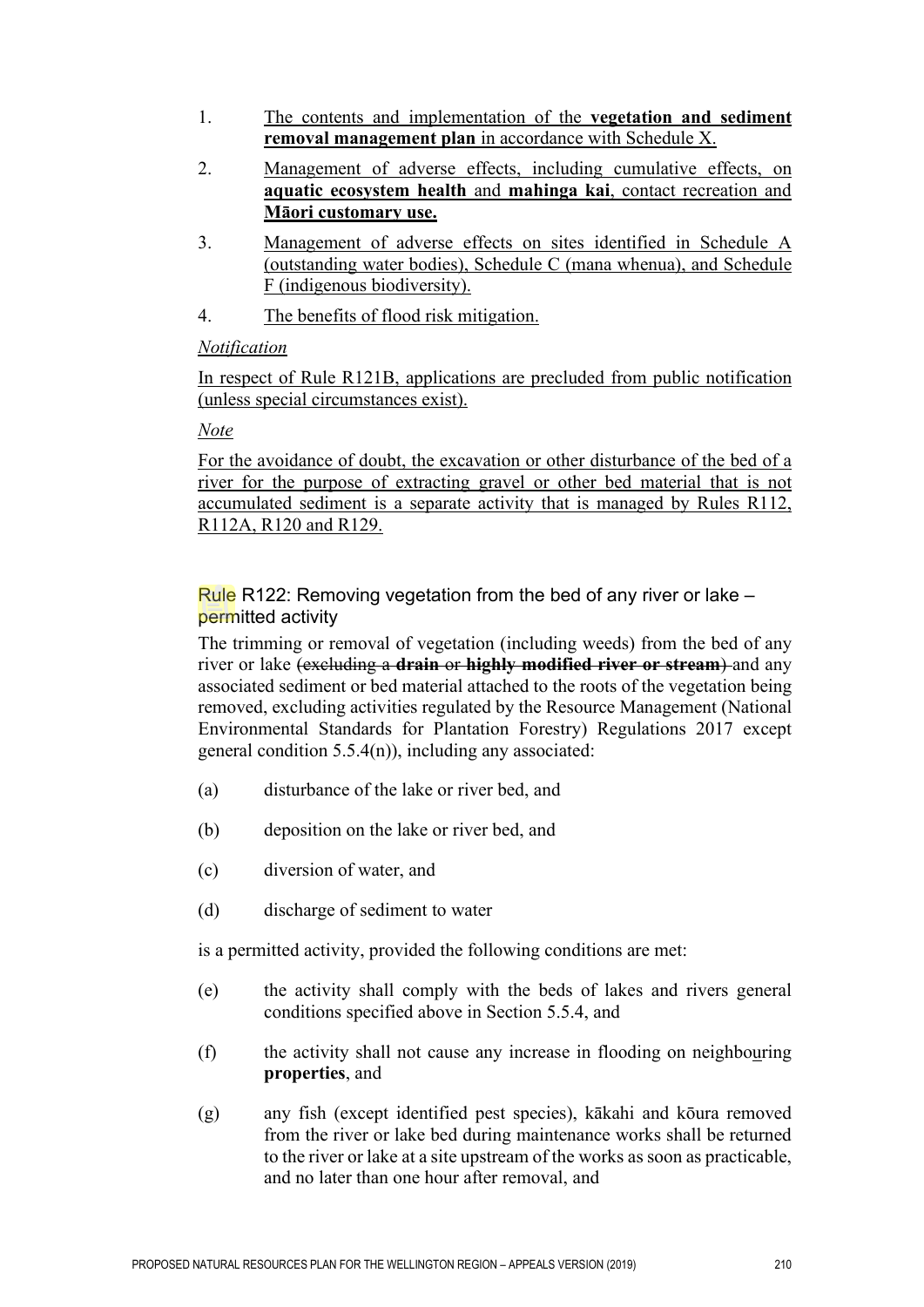- (h) floating debris and plant material shall be prevented from drifting away and causing obstructions to the river or lake bed, or spreading pest plants (as listed in the *Greater Wellington Regional Pest Management Strategy 2002-2022*), and
- (i) where the activity involves the mechanical clearance of aquatic vegetation from a river, to provide fish refuge areas either:
	- (i) only one side of the river shall be cleared at any one time, and the other side may only be cleared at least three months following completion of the initial works, or
	- (ii) if clearing both sides of the river, for every 200m length of watercourse cleared at least a 10m length of intact aquatic vegetation cover is retained (and may not be cleared for at least three months), and.
- (j) any clearance works in the bed of a river or lake shall not remove any woody debris with a diameter greater than 0.2m unless it is causing, or has the potential to cause a flood or erosion threat, or a threat to infrastructure, and
- (k) no excavation of the bed, or widening or deepening of the bed is permitted by this rule, and
- (l) where works are only being undertaken in a section of watercourse where the substrate that is to be removed is dry, conditions (g) and (i) do not apply, but a sediment retention device shall be installed at the downstream end of the cleared reach and shall be maintained until after the first rainfall event following completion of works, and
- (m) for properties located in the whitebait migration zone shown on Map 56, between 1 August and 31 December:
	- (i) a visual inspection of the works area is undertaken immediately prior to the works and if a shoal of whitebait is present, no mechanical vegetation clearance and sediment removal work shall be undertaken until the shoal passes, and
	- (ii) mechanical vegetation clearance shall not occur more than once per reach.

#### *Note*

The spray application of **agrichemicals** over water bodies or over river and lake beds is covered in Section 5.1.13.

Cleaning and inspection of all equipment, machinery, or operating plant may be required under the Biosecurity Act 1993 to prevent the spread of "pests" or "unwanted organisms".

General condition 5.5.4(n) prevails over the Resource Management (National Environmental Standards for Plantation Forestry) Regulations 2017.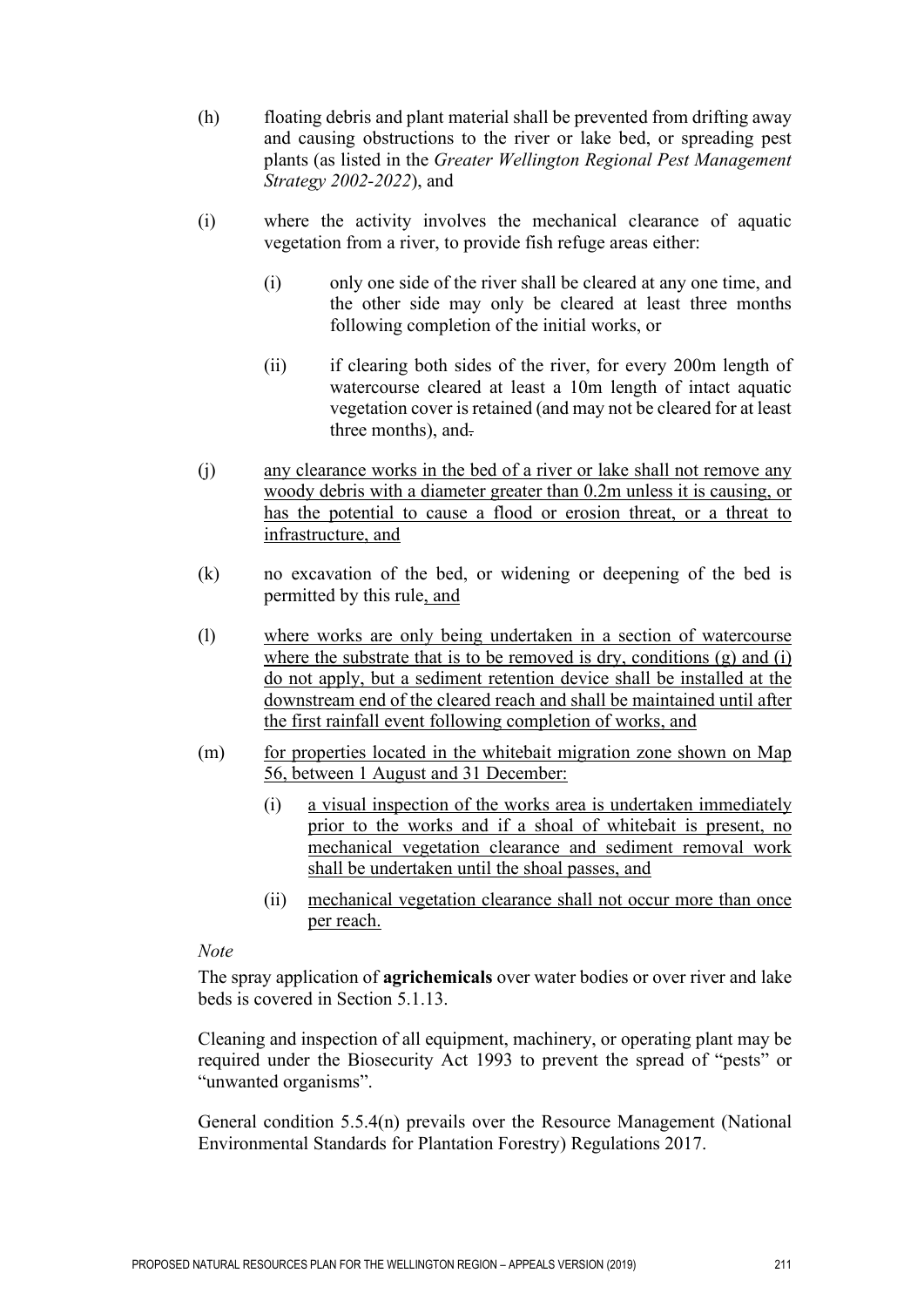# Rule R123: Planting – permitted activity

The deliberate introduction or planting of a plant in the bed of a river or lake, including any associated:

- (f) disturbance of the lake or river bed, and
- (g) deposition on the lake or river bed, and
- (h) diversion of water, and
- (i) discharge of sediment to water

but excluding the deliberate introduction or planting of:

(e) a species listed in the *Greater Wellington Regional Pest Management Strategy 2002-2022*.

is a permitted activity, provided the following conditions are met:

- (f) the activity shall comply with the beds of lakes and rivers general conditions specified above in Section 5.5.4, and
- (g) only native plants shall be used in a site identified in Schedule A (outstanding water bodies), or Schedule C (mana whenua). In a site identified in Schedule F (indigenous biodiversity) only native plants shall be used, except where appropriate non-native species are required for flood protection or erosion control, and
- (h) no planting shall be undertaken in an identified river management scheme area, unless it is undertaken in accordance with the planting program specified in the relevant floodplain management plan.

# Rule R124: Entry or passage over bed (excluding livestock access) – permitted activity

The entry or passage across the bed of a river or lake that is not associated with any use of the river or lake bed specified in Rules R112 to R123, excluding activities regulated by the Resource Management (National Environmental Standards for Plantation Forestry) Regulations 2017,which is not for the purpose of **livestock** access covered by Rules R97 and R98 is a permitted activity provided the following condition is met:

(a) the activity shall comply with the beds of lakes and rivers general conditions specified above in Section 5.5.4, except if the entry or passage is associated with an activity with an **existing resource consent** granted prior to 31 July 2015.

#### *Note*

Entry or passage across the bed of a river or lake is permitted by Rule R124 but does not permit other uses of river or lake beds that are identified in Section 13 of the Resource Management Act 1991. Other uses of river and lake beds such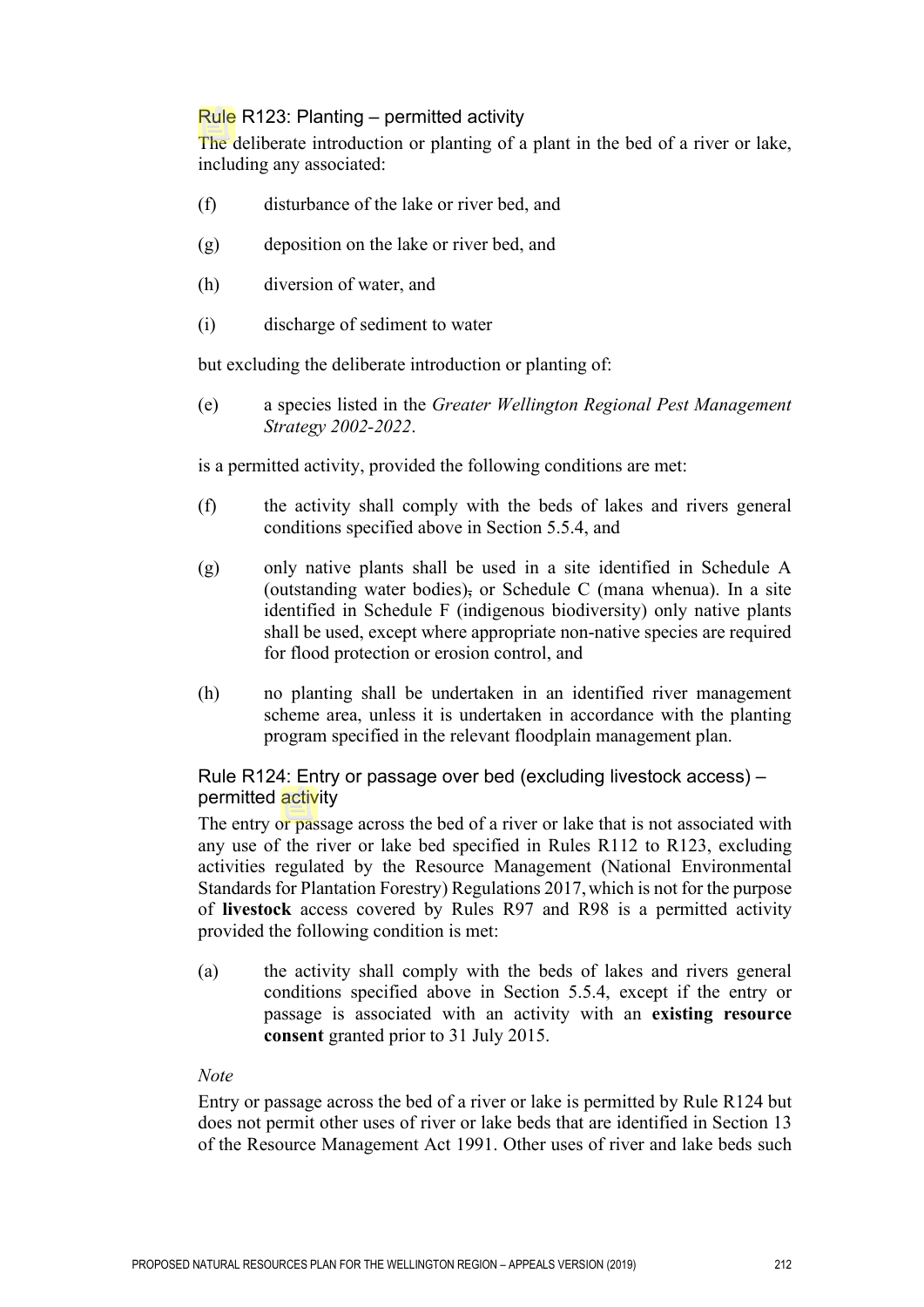as disturbance, deposition, and **reclamation** require resource consents unless they are permitted by a rule in the Plan.

Entry or passage across the bed of a river or lake associated with a permitted activity is not restricted by this rule.

# **5.5.6 Reclamation and placement of a dam**

Rule R126: Placement of a dam in an outstanding water body – non-complying activity

The placement or use of a dam that is fixed in, on, or under the bed of an outstanding water body identified in Schedule A2 (outstanding lakes) or Schedule A1 (outstanding rivers), or the damming of water that encroaches on an outstanding water body including any associated:

- (a) disturbance of the river or lake bed, and
- (b) deposition on the river or lake bed, and
- (c) discharge of sediment to water, and
- (d) **reclamation** associated with the dam structure, and
- (e) and the damming of water outside the bed of a lake or river by a dam structure

is a non-complying activity.

Rule R127: Reclamation of the bed of a river or lake inside a site identified in Schedule A1 (outstanding rivers), Schedule A2 (outstanding lakes) or Schedule C (mana whenua) – non-complying activity The **reclamation** of the bed, or any part of the bed, of a river or lake:

- (a) in a site identified in Schedule A1 (outstanding rivers) or Schedule A2 (outstanding lakes) where the **reclamation** is necessary to enable the operation, maintenance or **upgrade** of **regionally significant infrastructure**, or
- (b) in a site identified in Schedule C (mana whenua) where the **reclamation** is necessary to enable the operation, maintenance or **upgrade** of **regionally significant infrastructure** or the **reclamation** is only a partial **reclamation**,
- (c) in a site identified in Schedule C (mana whenua) where the **reclamation** is only a partial **reclamation** for the purposes of flood protection or erosion control,

is a non-complying activity.

*Note*

Damming inside a site identified in Schedule A1 (outstanding lakes) or Schedule A2 (outstanding rivers) is a non-complying activity under Rule R126.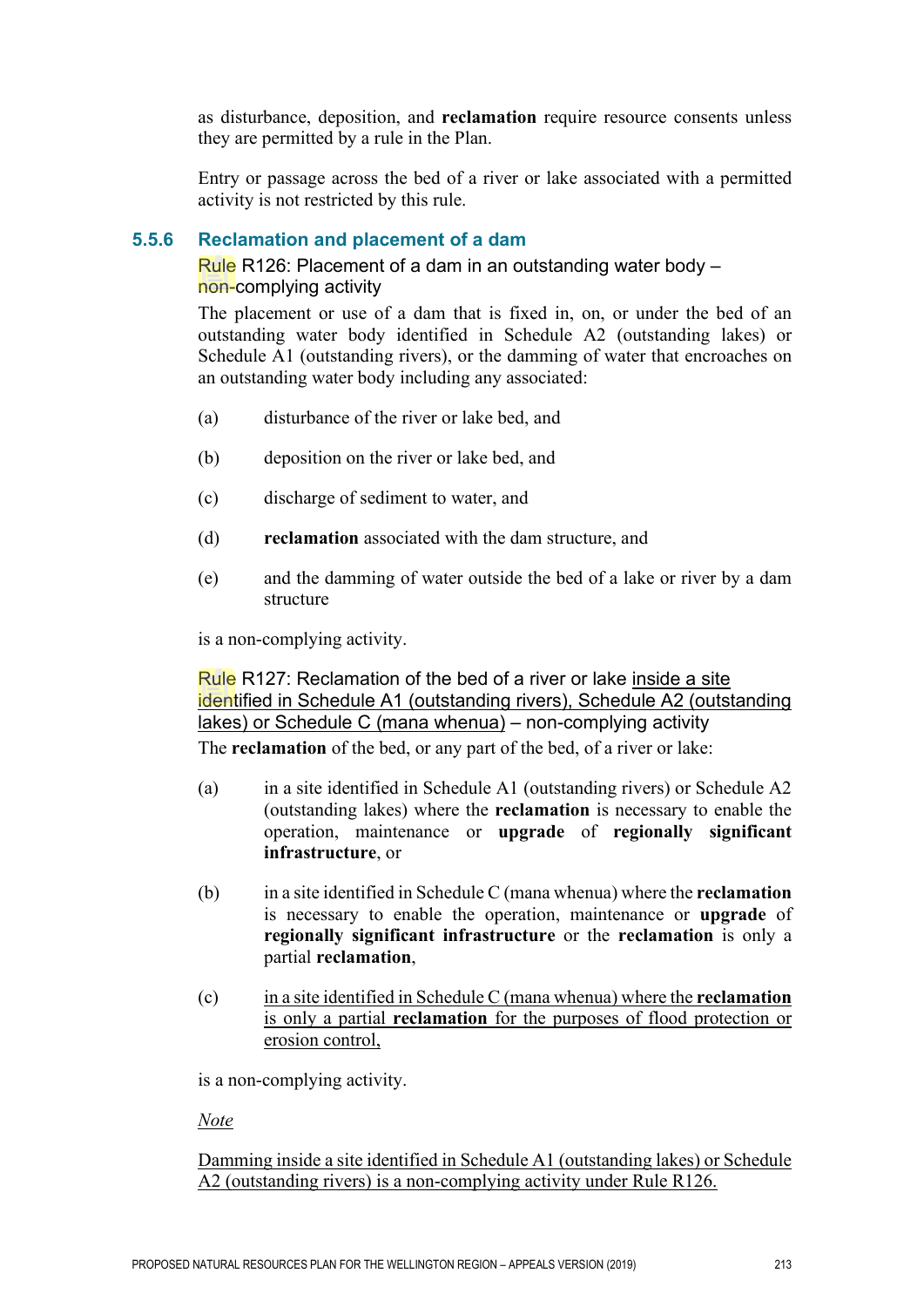Rule R127A: Reclamation of the bed of a river or lake outside of a site identified in Schedule A1 (outstanding rivers), Schedule A2 (outstanding lakes) or Schedule C (mana whenua) – discretionary activity

The **reclamation** of the bed, or any part of the bed, of a river or lake outside of a site identified in Schedule A1 (outstanding rivers), Schedule A2 (outstanding lakes) or Schedule C (mana whenua) except where the **reclamation** is associated with the piping of a river, unless this piping is necessary to enable the operation, maintenance or upgrade of existing **regionally significant infrastructure**, is a discretionary activity.

*Note*

Piping of a river does not include a culvert for the purpose of forming a reasonable crossing point. This is addressed by Rules R115 and R129.

Rule R127B: Reclamation associated with piping of a river outside of a site identified in Schedule A1 (outstanding rivers) or Schedule C (mana whenua) – non-complying activity

The **reclamation** of the bed, or any part of the bed, of a river or lake outside of a site identified in Schedule A1 (outstanding rivers) or Schedule C (mana whenua), associated with piping of a river, that is not a discretionary activity under Rule R127A, is a non-complying activity.

*Note*

Piping of a river does not include a culvert for the purpose of forming a reasonable crossing point. This is addressed by Rules R115 and R129.

Rule R128: Reclamation of the bed of a river or lake and associated diversion inside a site identified in Schedule A1 (outstanding rivers), Schedule A2 (outstanding lakes) or Schedule C (mana whenua) – prohibited activity

The **reclamation** of the bed, or any part of the bed, of a river or lake:

- (a) in a site identified in Schedule A1 (outstanding rivers), or
- (b) in a site identified in Schedule A2 (outstanding lakes), or
- (c) in a site identified in Schedule C (mana whenua)

including any associated diversion of water, is a prohibited activity, except as provided for by Rules R126 and R127.

# **5.5.7 All other uses of the beds of rivers and lakes**

Rule R129: All other uses of river and lake beds – discretionary activity

All other uses, that would otherwise contravene section  $13(1)$  or  $13(2)$  of the Resource Management Act 1991 and any associated activities under sections 14 or 15 of the Resource Management Act 1991 except for damming and diverting of water, in, on, under or over the river and lake beds that is not permitted, controlled or restricted discretionary by Rule R112 to Rule R125 is a discretionary activity, except for reclamation, damming and diverting of water.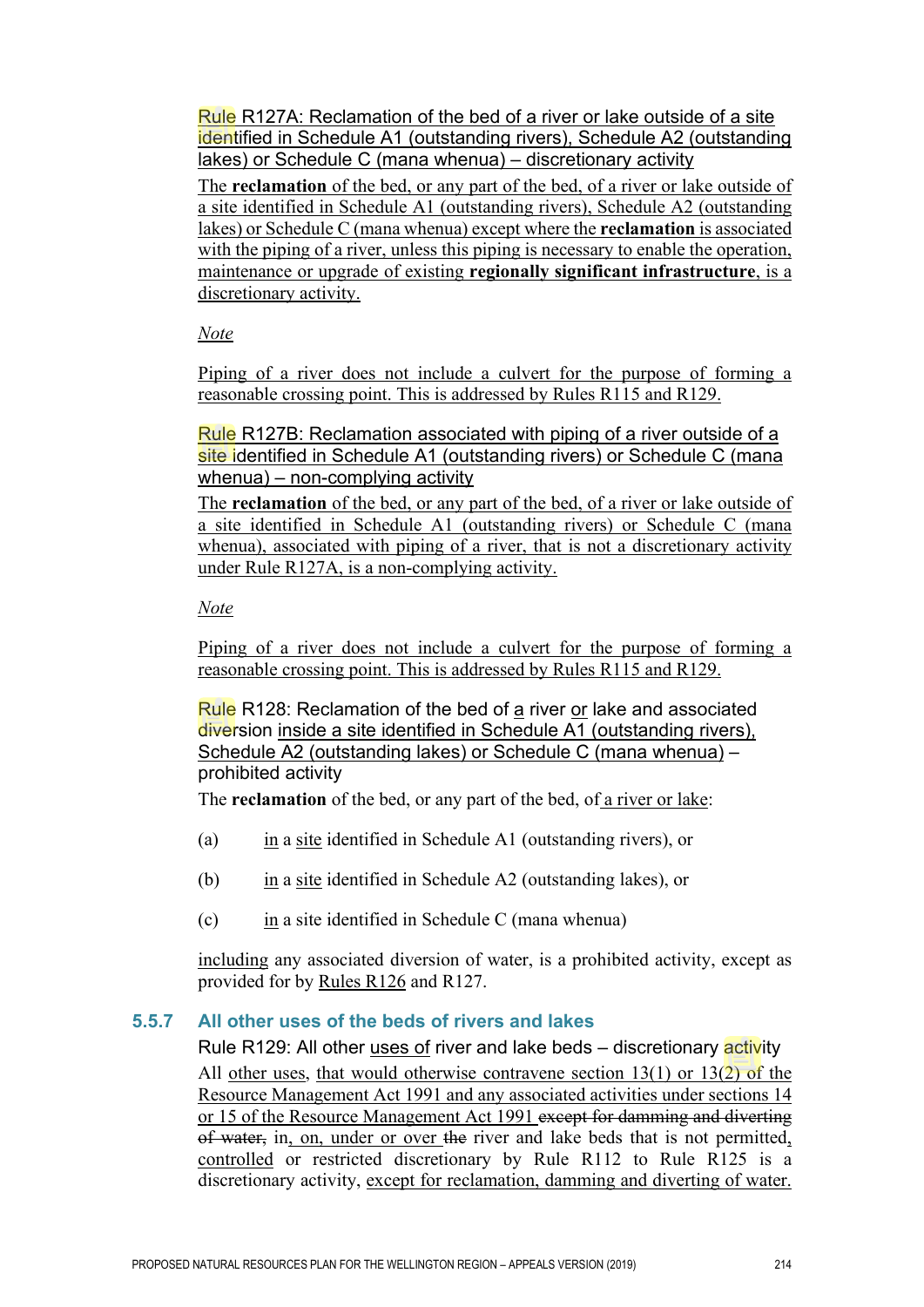except for those activities that are non-complying or prohibited under Rule R126, Rule R127 or Rule R128.

# **5.5.8 Damming and diverting water**

#### Rule R130: Diversion of groundwater – permitted activity

COASTAL

Diversion of groundwater is a permitted activity, provided the following conditions are met:

- (a) there shall be no flooding or erosion of any neighbouring **property**, and
- (b) there shall be no lowering of water levels in any river, lake, or **natural wetland**, and
- (c) there shall be no lowering of groundwater levels on any neighbouring **property**.

# Rule R131: Damming or diverting water within or from rivers – discretionary activity

The damming or diverting of water within or from a river that does not meet Rules R112, R114, R115, R116, R117, R118, R119, R121, R122 and R123 and R140 is a discretionary activity, provided the following conditions are met:

- (a) the damming or diverting of water shall not result in river flows falling below **minimum flows** in chapters 7 to 11 of the Plan, and
- (b) the damming or diverting of water is not in any outstanding river identified in Schedule A1 (outstanding rivers).

# Rule R132: Damming or diverting water within or from rivers – non-complying activity

The damming or diverting of water within or from a river that does not meet conditions in Rule R131 is a non-complying activity.

## Rule R133: Damming or diverting water within or from natural lakes – discretionary activity

The damming or diverting of water within or from a **natural lake** other than Lake Kohangatera and Lake Kohangapiripiri is a discretionary activity provided the following conditions are met:

- (a) in Lake Wairarapa, the **minimum water levels** in chapter 7 of the Plan are met, and
- (b) in **natural lakes**, other than Lake Wairarapa, there is no change in the natural minimum lake level.

# Rule R134: Damming or diverting water within or from natural lakes, Lake Kohangatera or Lake Kohangapiripiri – non-complying activity

The damming or diverting of water within or from **natural lakes** that do not meet the conditions in Rule R133 or within or from Lake Kohangatera or Lake Kohangapiripiri is a non-complying activity.